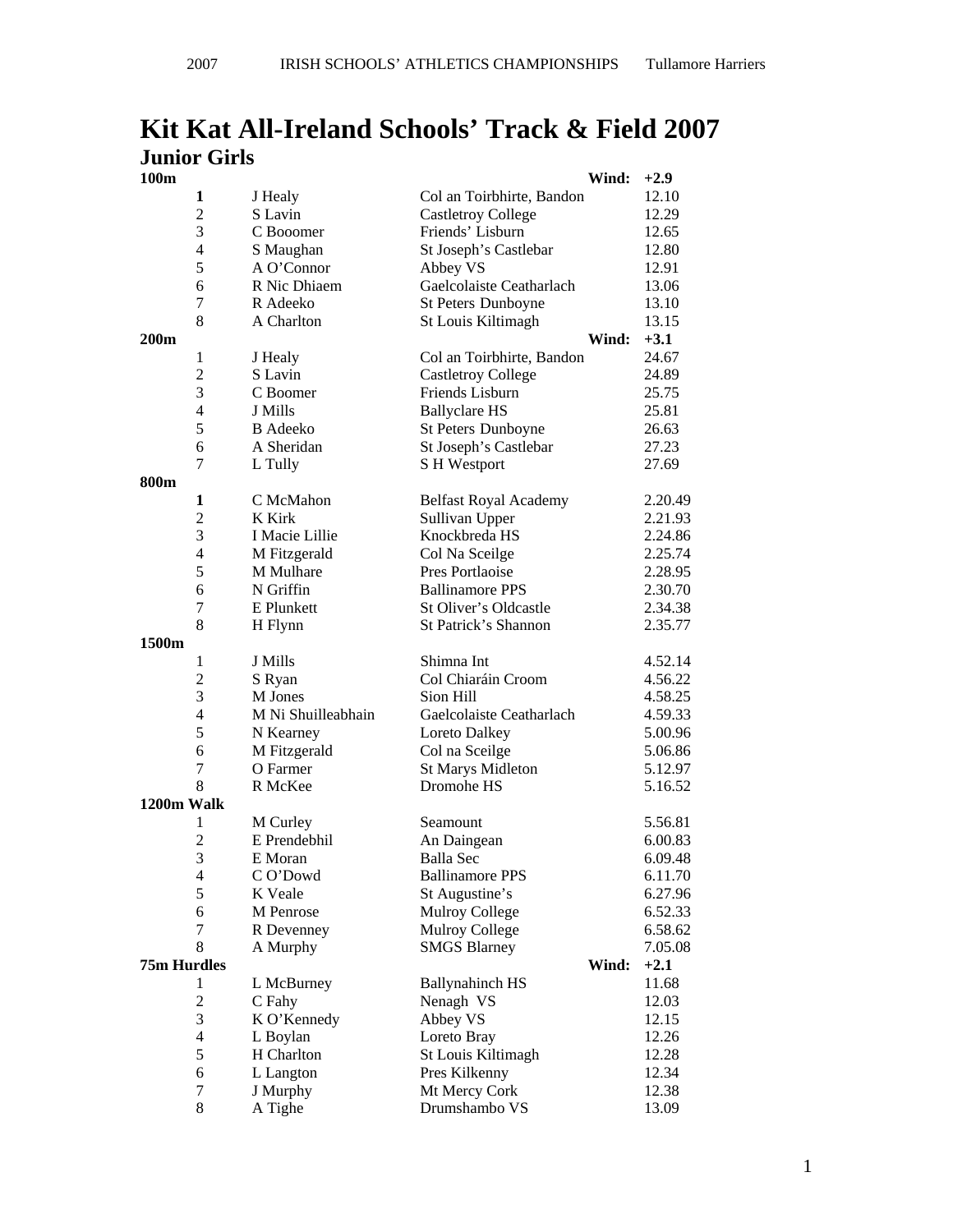## **High Jump**

|                    | 1                | K Craig        | Strathearn                           | 1.50  |        |
|--------------------|------------------|----------------|--------------------------------------|-------|--------|
|                    | $\overline{2}$   | V Dwyer        | Santa Sabina Sutton                  | 1.45  |        |
|                    | $\overline{2}$   | A Costello     | Mt St Michael                        | 1.45  |        |
|                    | 4                | C Collins      | Ard Scoil Na nDeise Dungararvan 1.45 |       |        |
|                    | 5                | C Corcoran     | Loreto Wexford                       | 1.45  |        |
|                    | 6                | C Basquille    | St Joseph of Cluny                   | 1.45  |        |
|                    | 7                | N Smith        | Friends School Lisburn               | 1.40  |        |
| <b>Long Jump</b>   |                  |                |                                      |       |        |
|                    | 1                | S Maughan      | St Joseph's Castlebar                | 5.48  | $+3.1$ |
|                    | $\overline{2}$   | J Mills        | <b>Ballyclare HS</b>                 | 5.46  | $+2.3$ |
|                    | 3                | A O'Connor     | Abbey VS Donegal                     | 5.22  | $+4.9$ |
|                    | $\overline{4}$   | J Murphy       | Mount Mercy Cork                     | 5.16  | $+2.5$ |
|                    | 5                | C Corcoran     | Pres Tralee                          | 5.08  | $+4.2$ |
|                    | 6                | K Patterson    | <b>Bloomfield Collegiate</b>         | 4.76  | $+1.7$ |
|                    | $\boldsymbol{7}$ | R NicDhiarmada | Gaelcolaiste Ceatharlach             | 4.71  | $+3.1$ |
|                    | 8                | E Duggan       | Loreto Wexford                       | 4.68  | $+1.8$ |
| <b>Triple Jump</b> |                  |                |                                      |       |        |
|                    | 1                | L Houlihan     | St Augustine's                       | 10.07 |        |
|                    | $\overline{2}$   | K Dickson      | Strathearn                           | 9.73  |        |
|                    | 3                | K Dumigan      | Victoria Coll Belfast                | 9.65  |        |
|                    | 4                | L Murphy       | Crescent CC                          | 9.54  |        |
|                    | 5                | L Tully        | <b>SH</b> Westport                   | 9.44  |        |
|                    | 6                | H Johnston     | <b>Belfast Girls Model</b>           | 9.33  |        |
|                    | 7                | G Muller       | <b>St Leos Carlow</b>                | 8.96  |        |
|                    | 8                | H Jenkinson    | Rathdown                             | 8.31  |        |
| <b>Pole Vault</b>  |                  |                |                                      |       |        |
|                    | 1                | L Houlihan     | St Augustine's                       | 2.45  |        |
|                    | $\overline{c}$   | L Duggan       | <b>Belfast Royal Academy</b>         | 2.20  |        |
|                    | 3                | A Fennell      | St Augustine's                       | 2.20  |        |
|                    | $\overline{4}$   | S McGeever     | St Aidan's Cootehill                 | 1.90  |        |
|                    | 5                | R Nutley       | Rathdown School                      | 1.90  |        |
|                    | 6                | F Roulston     | Methodist College Belfast            | 1.75  |        |
|                    | 7                | C Melly        | Rathdown School                      | 1.75  |        |
| <b>Shot Putt</b>   |                  |                |                                      |       |        |
|                    | 1                | A Sheehan      | Salesian Pallaskenry                 | 11.28 |        |
|                    | $\overline{2}$   | K Hetherington | <b>Belfast HS</b>                    | 9.94  |        |
|                    | 3                | T Bradfield    | <b>Bandon Grammar School</b>         | 9.55  |        |
|                    | $\overline{4}$   | C McGuiness    | Loreto Wexford                       | 9.49  |        |
|                    | 5                | J Holmes       | Carrickfergus Grammar School         | 9.34  |        |
|                    | 6                | R Bleakley     | <b>Omagh Academy</b>                 | 8.98  |        |
|                    | 7                | C O'Farrell    | Rosbercon                            | 8.36  |        |
|                    | 8                | N McGrath      | Clifden CS                           | 7.56  |        |
| <b>Discus</b>      |                  |                |                                      |       |        |
|                    | $\mathbf{1}$     | Z Scanlon      | Ard Scoil Na nDeise                  | 33.73 |        |
|                    | 2                | M Moynihan     | Castleisland CC                      | 29.22 |        |
|                    | 3                | T Bradford     | <b>Bandon Grammar School</b>         | 27.68 |        |
|                    | $\overline{4}$   | C O Ceallaigh  | An Ceathru Rua                       | 26.95 |        |
|                    | 5                | R Keys         | <b>Regent House Newtownards</b>      | 24.57 |        |
|                    | 6                | E Owens        | Loreto Wexford                       | 23.57 |        |
|                    | 7                | J Ennis        | St Joseph of Cluny                   | 22.88 |        |
|                    | 8                | M Barrett      | Loughrea VS                          | 22.87 |        |
| <b>Javelin</b>     |                  |                |                                      |       |        |
|                    | 1                | A Sheehan      | Salesian Pallaskenry                 | 32.36 |        |
|                    | $\overline{2}$   | L O'Neill      | <b>St Louis Dundalk</b>              | 29.55 |        |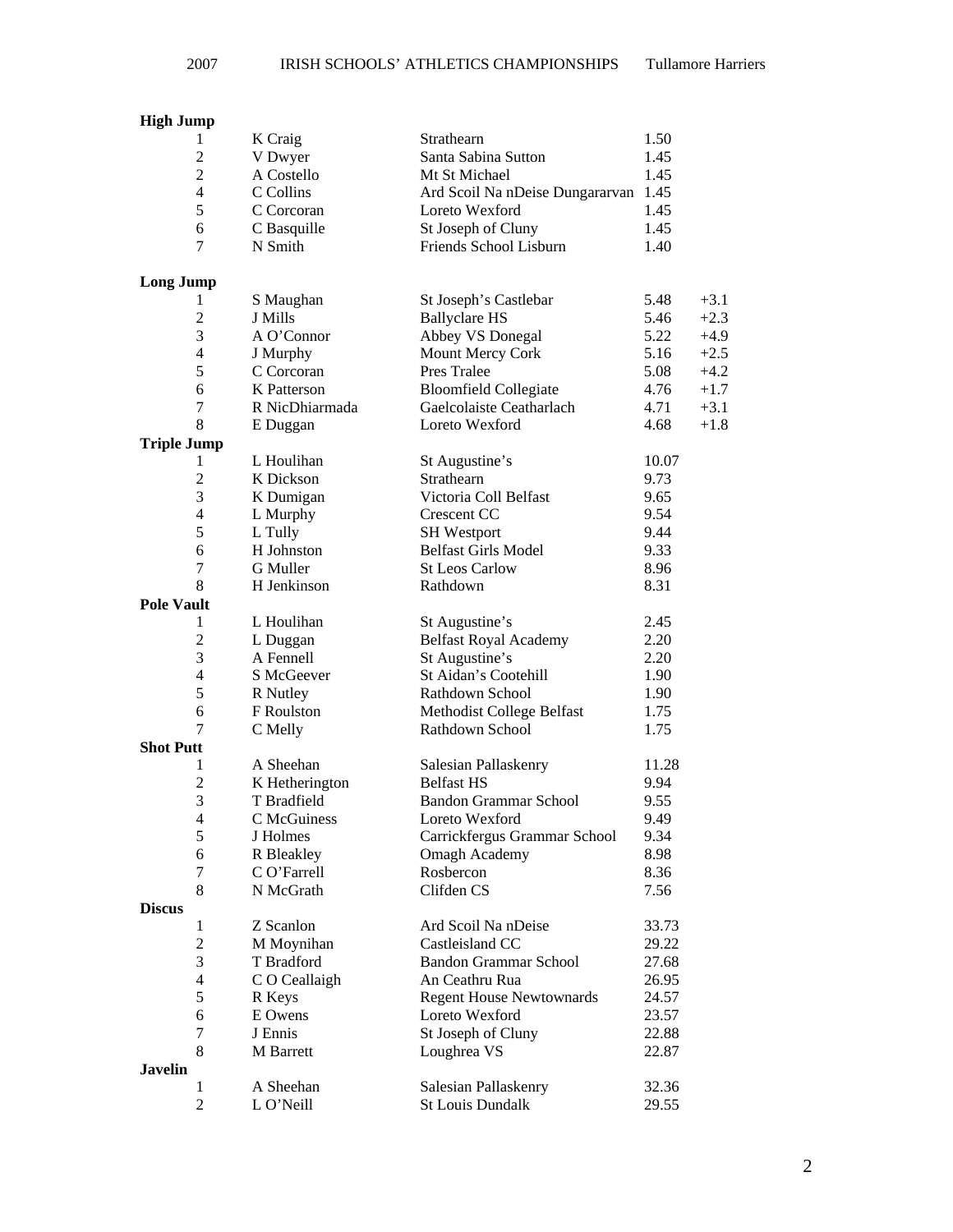| 3              | M Moynihan                   | Castleisland CC                 | 29.19 |               |
|----------------|------------------------------|---------------------------------|-------|---------------|
| 4              | Z Scanlon                    | Ard Scoil Na nDeise             | 29.08 |               |
| 5              | S Campbell                   | Cookstown HS                    | 23.93 |               |
| 6              | L Stead                      | <b>Omagh Academy</b>            | 22.71 |               |
| 7              | E Dixon                      | St Wolsten's CC Celbridge       | 22.63 |               |
| 8              | R Orr                        | Friends Lisburn                 | 21.54 |               |
| <b>Hammer</b>  |                              |                                 |       |               |
| 1              | <b>G</b> McNally             | <b>Lurgan Junior HS</b>         | 46.33 | <b>RECORD</b> |
| 2              | C O Farrell                  | Rosbercon                       | 41.18 |               |
| 3              | G Miggin                     | Athboy                          | 33.44 |               |
| 4              | K Flynn                      | Pres Milltown                   | 32.92 |               |
| 5              | K Murtagh                    | Athboy                          | 32.13 |               |
| 6              | R Keys                       | <b>Regent House Newtownards</b> | 28.13 |               |
| 7              | S Kelly                      | Borrisokane CC                  | 24.38 |               |
| 8              | J McCulla                    | Methodist College Belfast       | 23.24 |               |
| 4x100m Relay   |                              |                                 |       |               |
| 1              | Abbey Vocational Donegal     |                                 | 51.49 |               |
| $\overline{c}$ | <b>Crescent College</b>      |                                 | 52.14 |               |
| 3              | St Josephs Castlebar         |                                 | 52.26 |               |
| 4              | Friends Lisburn              |                                 | 53.49 |               |
| 5              | Mount Mercy Cork             |                                 | 54.06 |               |
| 6              | St Peters Dunboyne           |                                 | 54.13 |               |
| 7              | <b>Sacred Heart Westport</b> |                                 | 55.77 |               |
| 8              | Loreto Kilkenny              |                                 | 56.91 |               |

## **Junior Girls' Cup: St Augustine's Dungarvan**

# **Intermediate Girls**

| 100m |                |               |                              | Wind: | $+1.8$ |               |
|------|----------------|---------------|------------------------------|-------|--------|---------------|
|      | 1              | N Whelan      | <b>Pres Waterford</b>        |       | 11.90  | <b>RECORD</b> |
|      | $\overline{2}$ | S Creanor     | Loreto St Stephens Green     |       | 12.31  |               |
|      | 3              | S Lawlor      | St Mary's Naas               |       | 12.33  |               |
|      | $\overline{4}$ | K Dunne       | Athenry VS                   |       | 12.48  |               |
|      | 5              | H Todd        | <b>Ballyclare HS</b>         |       | 12.49  |               |
|      | 6              | N Paxton      | Glenlola College             |       | 12.60  |               |
|      | 7              | R Allen       | Taylor's Hill                |       | 13.06  |               |
| 200m |                |               |                              | Wind: | $+2.4$ |               |
|      | 1              | N Whelan      | Pres Waterford               |       | 24.13  |               |
|      | $\overline{c}$ | H Lewis       | <b>Bloomfield Collegiate</b> |       | 24.77  |               |
|      | 3              | C Mooney      | St Wolsten's CS              |       | 25.29  |               |
|      | 4              | K Duane       | Athenry VS                   |       | 25.35  |               |
|      | 5              | N Paxton      | Glenlola Collegiate          |       | 25.66  |               |
|      | 6              | S Cannon      | St Colmcille's CS            |       | 26.03  |               |
|      | 7              | E Fitzpatrick | <b>Bohernue CS</b>           |       | 26.14  |               |
|      | 8              | A Esslemount  | Carraroe CS                  |       | 26.90  |               |
| 300m |                |               |                              |       |        |               |
|      | 1              | C Everard     | Pres Kilkenny                |       | 41.3   |               |
|      | $\overline{c}$ | S Denny       | Our Lady's Grove             |       | 41.9   |               |
|      | 3              | K Colwell     | <b>Glastry College</b>       |       | 42.1   |               |
|      | 4              | C Ryan        | <b>St Marys Nenagh</b>       |       | 43.1   |               |
|      | 5              | L Woods       | Col Muire Ennis              |       | 43.6   |               |
|      | 6              | S Brush       | Dromore HS                   |       | 45.4   |               |
|      | 7              | A Hanley      | <b>Bower Athlone</b>         |       | 48.2   |               |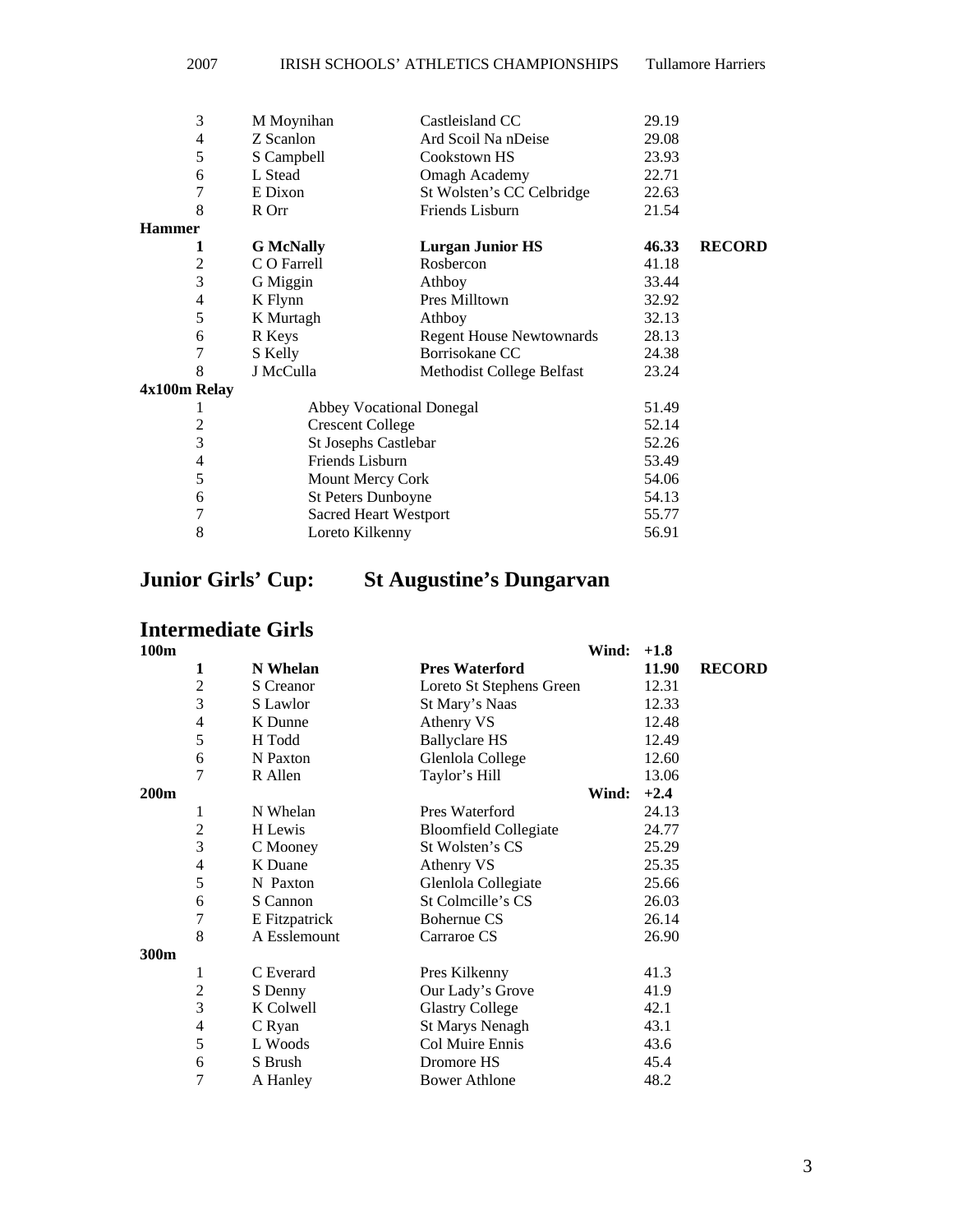### **800m**

| $\mathbf{1}$             | C Everard      | Pres Kilkenny                  | 2.16.02  |
|--------------------------|----------------|--------------------------------|----------|
| $\overline{2}$           | FO Shea        | St Mary's Charleville          | 2.16.50  |
| 3                        | A Brennan      | Heywood CS                     | 2.16.82  |
| $\overline{4}$           | R Shaw         | Galway CC                      | 2.17.59  |
| 5                        | S Hooke        | <b>Belfast Royal Academy</b>   | 2.18.52  |
| 6                        | S Denny        | Our Lady's Grove               | 2.18.72  |
| 7                        | C Rockall      | Col Oranmore                   | 2.20.06  |
| 8                        | C Ryan         | St Mary's Nenagh               | 2.21.50  |
| 1500m                    |                |                                |          |
| $\mathbf{1}$             | E Black        | Dominican F'william            | 4.45.83  |
| $\overline{2}$           | <b>S</b> Hooks | <b>Belfast Royal Academy</b>   | 4.46.07  |
| 3                        | F McKenna      | Loreto Dalkey                  | 4.46.45  |
| $\overline{\mathcal{L}}$ | L McCarthy     | St Augustine's                 | 4.47.80  |
| 5                        | C Cronin       | Abbey CC                       | 4.53.51  |
| 6                        | C Rockall      | <b>CHC</b> Oranmore            | 4.56.64  |
| $\boldsymbol{7}$         | K Walsh        | <b>Ursuline Waterford</b>      | 4.57.63  |
| 8                        | E McShane      | <b>St Marys Downpatrick</b>    | 5.00.83  |
| 3000m                    |                |                                |          |
| 1                        | C Mageean      | <b>Assumption Ballynahinch</b> | 10.14.33 |
| $\overline{2}$           | T Jameson      | Dom Wicklow                    | 10.25.01 |
| 3                        | F Ross         | Dungannon Int                  | 10.46.03 |
| 4                        | N Denny        | Our Lady's Grove               | 10.59.60 |
| 5                        | A Moorehouse   | St Dominic's                   | 11.03.11 |
| 6                        | E Tangney      | St Brigids Killarney           | 11.08.28 |
| 7                        | R Campbell     | <b>Ballyclare HS</b>           | 11.21.92 |
| 8                        | K Madigan      | Pres Milltown                  | 11.28.25 |
| 2000m Walk               |                |                                |          |
| 1                        | F Dennehy      | Mercy Waterford                | 10.27.15 |
| $\overline{c}$           | C Heneghan     | <b>HF</b> Clontarf             | 10.33.25 |
| 3                        | A Whelan       | St Columba's S'orlar           | 10.48.91 |
| 4                        | J Prendeville  | <b>Tarbert CS</b>              | 10.55.03 |
| 5                        | A Grissane     | St Louis Monaghan              | 11.19.41 |
| 6                        | H Sheehy       | St Mary's Naas                 | 11.46.01 |
| 7                        | C Harrington   | <b>SH</b> Westport             | 11.54.45 |
| 8                        | C Cranston     | Strathearn                     | 15.56.76 |
| 300m Hurdles             |                |                                |          |
| 1                        | R Nolan        | Cal Oranmore                   | 46.73    |
| $\overline{2}$           | S Furman       | Maryfield                      | 47.56    |
| 3                        | C Barrett      | Salesian Pallaskenry           | 47.76    |
| 4                        | I Gorman       | Taylor's Hill                  | 47.88    |
| 5                        | S McManus      | St Dominic's                   | 47.90    |
| 6                        | G Power        | Pres Clonmel                   | 48.98    |
| 7                        | A McNeilly     | <b>Regent House</b>            | 49.00    |
| 80m Hurdles              |                | Wind:                          | $+3.1$   |
| 1                        | S Lawlor       | St Mary's Naas                 | 11.68    |
| $\overline{c}$           | S Miskelly     | <b>Bloomfield College</b>      | 11.81    |
| 3                        | C McManus      | St Dominic's                   | 12.08    |
| $\overline{4}$           | O Finn         | Kinsale CS                     | 12.21    |
| 5                        | A McNeilly     | <b>Regent House</b>            | 12.30    |
| 6                        | N Power        | Abbey CC                       | 12.36    |
| 7                        | N O'Dowd       | Carrick CS                     | 13.01    |
| 8                        | F Fitzgibbon   | Taylor's Hill                  | 13.33    |
| <b>High Jump</b>         |                |                                |          |
| 1                        | M K Langton    | Loreto Kilkenny                | 1.55     |
| $\boldsymbol{2}$         | J Herron       | St Cecilia's College           | 1.55     |
|                          |                |                                |          |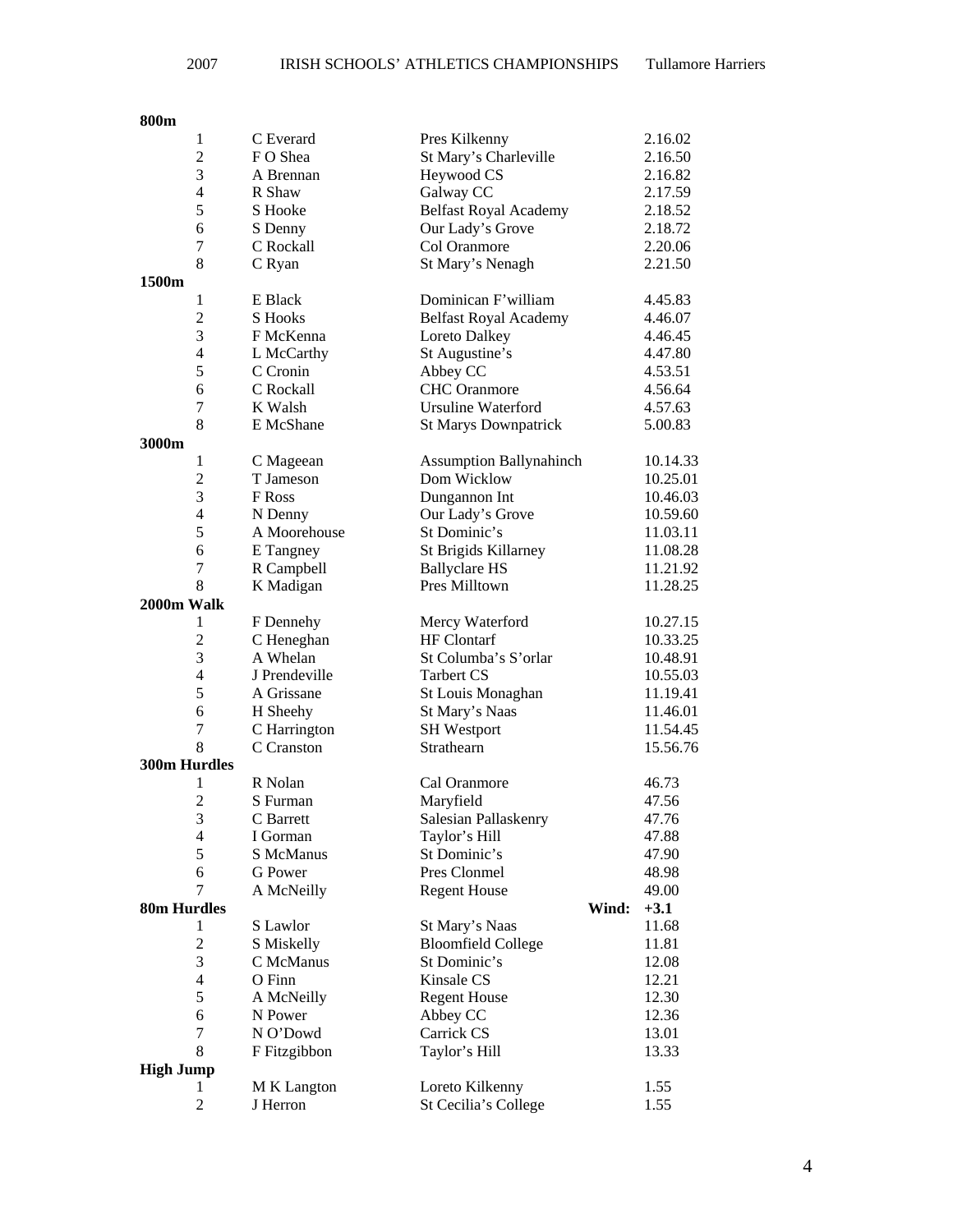| 3                        | L O'Reilly    | Pres Tralee                     | 1.50  |        |
|--------------------------|---------------|---------------------------------|-------|--------|
| 4                        | C King        | <b>Bower Athlone</b>            | 1.50  |        |
| $\overline{4}$           | J Whitney     | Strathearn                      | 1.50  |        |
| 6                        | R Howard      | Loreto Fermoy                   | 1.50  |        |
| $\tau$                   | J Hughes      | <b>Kings Hospital</b>           | 1.50  |        |
| 8                        | A Tuohy       | Athenry VS                      | 1.40  |        |
| 8                        | A Corcoran    | Pres Kilkenny                   | 1.40  |        |
| <b>Long Jump</b>         |               |                                 |       |        |
| 1                        | H Lewis       | <b>Bloomfield Coll</b>          | 5.67  | $+0.9$ |
| $\overline{c}$           | N Power       | Abbey CC Waterford              | 5.48  | $+5$   |
| 3                        | O Finn        | Kinsale CS                      | 5.41  | $+2.3$ |
| 4                        | C King        | <b>Bower Athlone</b>            | 5.16  | $+1.6$ |
| 5                        | A Bartley     | Sc Mhuire Carrick-on-Suir       | 5.15  | $+1.6$ |
| 6                        | A Dunphy      | St Brigids Callan               | 5.14  | $+2$   |
| 7                        | A Enright     | <b>St Marys Naas</b>            | 5.09  | $+2.6$ |
| 8                        | L Jordan      | Lismore CS                      | 4.78  | $+2.7$ |
| <b>Triple Jump</b>       |               |                                 |       |        |
| 1                        | D Porteous    | Victoria College Belfast        | 10.72 |        |
| $\overline{2}$           | C Neary       | Sc Mhuire Buncrana              | 10.67 |        |
| 3                        | A Bartley     | Sc Mhuire Carrick-on-Fergus     | 10.52 |        |
| $\overline{4}$           | C Mullan      | <b>Holy Cross Strabane</b>      | 10.42 |        |
| 5                        | O McGinley    | Skerries CC                     | 10.22 |        |
| 6                        | A Dunphy      | St Brigids Callan               | 9.82  |        |
| 7                        | J Hughes      | <b>Kings Hospital</b>           | 9.37  |        |
| <b>Pole Vault</b>        |               |                                 |       |        |
| 1                        | N Savage      | Methodist College Belfast       | 2.55  |        |
| $\overline{c}$           | R Kelly       | Greendale CS                    | 2.10  |        |
| 3                        | N Cummins     | St Augustine's                  | 2.10  |        |
| $\overline{4}$           | K Kee         | Methodist College Belfast       | 2.10  |        |
| 5                        | H Jones       | Methodist College Belfast       | 1.95  |        |
| <b>Shot Putt</b>         |               |                                 |       |        |
| 1                        | C Fitzgerald  | Pres Tralee                     | 12.81 |        |
| $\overline{c}$           | A Hickey      | Loreto Kilkenny                 | 11.42 |        |
| 3                        | F. Rogers     | Greenhills, Drogheda            | 9.97  |        |
| $\overline{\mathcal{L}}$ | R Howard      | Loreto Fermoy                   | 9.55  |        |
| 5                        | K Mitchell    | Pres Thurles                    | 9.44  |        |
| 6                        | T Conlon      | Pres Kilkenny                   | 9.08  |        |
| $\overline{7}$           | P Doherty     | <b>Thornhill College Derry</b>  | 8.88  |        |
| 8                        | S Angus       | Donaghadee High School          | 8.64  |        |
| <b>Discus</b>            |               |                                 |       |        |
| 1                        | C Fitzgerald  | <b>Presentation Tralee</b>      | 36.46 |        |
| $\overline{c}$           | N Mooney      | St Joseph's Doon                | 29.44 |        |
| 3                        | V Mitchell    | <b>Presentation Thurles</b>     | 28.79 |        |
| $\overline{\mathcal{L}}$ | O Drysdale    | <b>Belfast Royal Academy</b>    | 28.52 |        |
| 5                        | S Ni Loinsigh | An Ceathru Rua                  | 28.12 |        |
| 6                        | S Daly        | <b>St Leos Carlow</b>           | 26.53 |        |
| 7                        | A Feeley      | Muckross Park                   | 25.10 |        |
| 8                        | K Lees        | Cookstown HS                    | 22.47 |        |
| <b>Javelin</b>           |               |                                 |       |        |
| 1                        | G O'Sullivan  | Sacred Heart Drogheda           | 31.18 |        |
| $\overline{c}$           | S McCrudden   | Finn Valley College             | 31.02 |        |
| 3                        | A Long        | <b>Regent House Newtownards</b> | 30.78 |        |
| $\overline{4}$           | P Doherty     | Thornhill College               | 28.50 |        |
| 5                        | L Njekwe      | Col Muire Ennis                 | 27.04 |        |
| 6                        | R Bolger      | Dominican Wicklow               | 25.25 |        |
| $\tau$                   | N McSweeney   | Castleisland CC                 | 23.26 |        |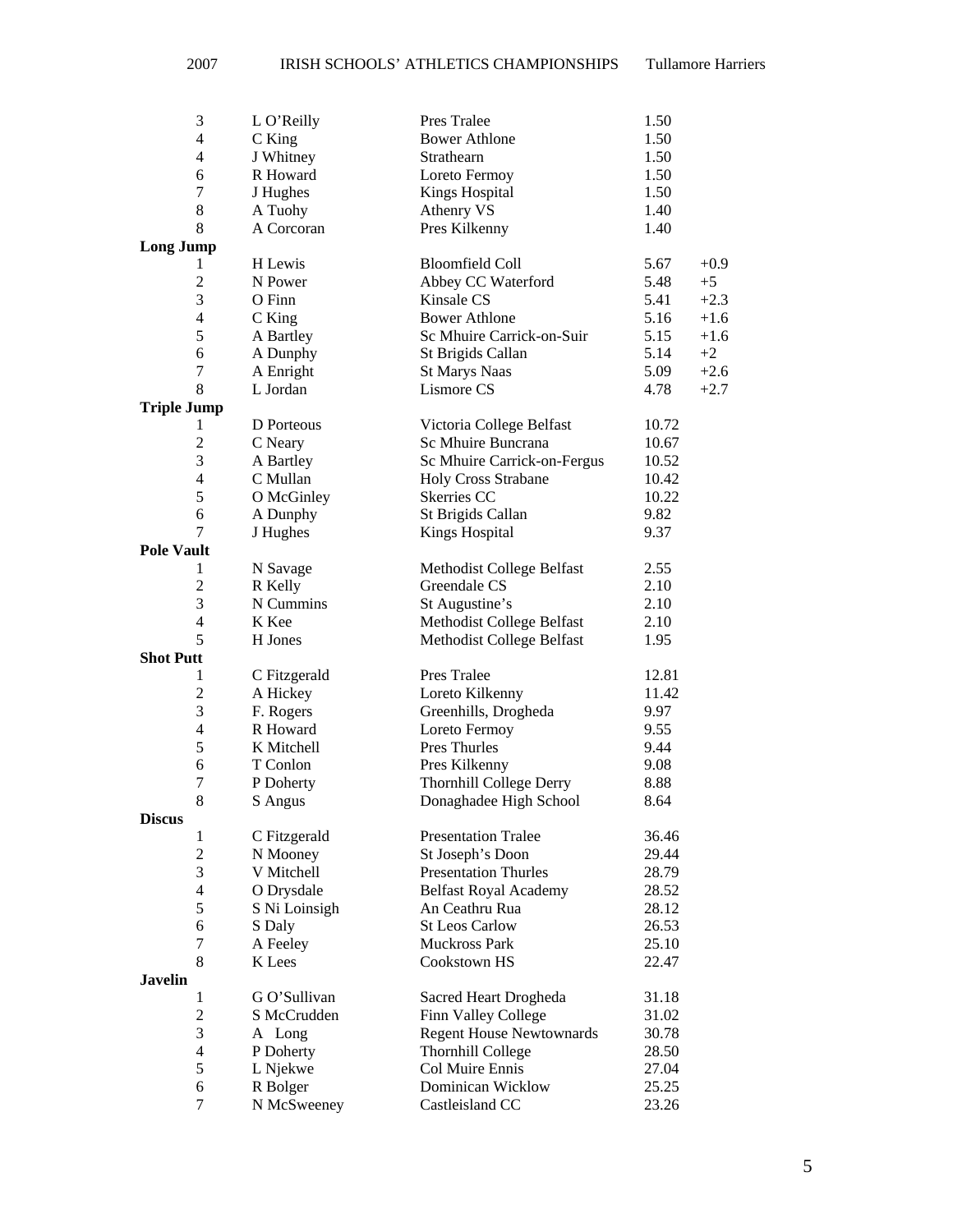| 8             | L Carroll                    | <b>Sacred Heart Westport</b>    | 21.06 |
|---------------|------------------------------|---------------------------------|-------|
| <b>Hammer</b> |                              |                                 |       |
| 1             | A Hickey                     | Loreto Kilkenny                 | 40.84 |
| 2             | M Flynn                      | <b>Presentation Miltown</b>     | 33.37 |
| 3             | M Monaghan                   | Athboy VS                       | 32.86 |
| 4             | M Fitzgerald                 | St Augustine's                  | 30.22 |
| 5             | T Conlon                     | Pres Kilkenny                   | 30.02 |
| 6             | L Carroll                    | Sacred Heart Westport           | 28.42 |
| 7             | C Reid                       | Strathearn                      | 24.00 |
| 8             | A Robinson                   | <b>Regent House Newtownards</b> | 20.20 |
| 4x100m Relay  |                              |                                 |       |
|               | Loreto                       | <b>St Stephens Green</b>        | 51.05 |
| 2             | St Mary's Naas               |                                 | 51.65 |
| 3             | <b>Bloomfield Collegiate</b> |                                 | 52.07 |
| 4             | Methodist College Belfast    |                                 | 52.17 |
| 5             | St Aloysius Carrigtwohill    |                                 | 52.52 |
| 6             | Bower Athlone                |                                 | 52.82 |
| 7             | St Declan's Kilmacthomas     |                                 | 53.11 |
|               |                              |                                 |       |

## **Intermediate Girls' Cup: Bloomfield Collegiate Belfast**

### **Senior Girls**

| 100m  |                          |                     |                              | Wind: | $+2.5$  |
|-------|--------------------------|---------------------|------------------------------|-------|---------|
|       | 1                        | S Kilduff           | St Louis Kiltimagh           |       | 12.31   |
|       | $\overline{c}$           | F Reveille          | <b>Presentation Wexford</b>  |       | 12.43   |
|       | 3                        | H Murphy            | <b>Ursuline Waterford</b>    |       | 12.55   |
|       | $\overline{4}$           | L McArdle           | St Angela's Cork             |       | 12.57   |
|       | 5                        | E Melvin            | <b>Manor</b> House           |       | 12.78   |
|       | 6                        | J Wilson            | Portadown College            |       | 13.29   |
| 200m  |                          |                     |                              | Wind: | $+3.1$  |
|       | 1                        | A Foster            | Glenlola Coll                |       | 24.38   |
|       | $\overline{c}$           | K Proper            | St Paul's Waterford          |       | 24.87   |
|       | 3                        | S Kilduff           | St Louis Kiltimagh           |       | 25.65   |
|       | $\overline{\mathcal{L}}$ | F Reveille          | Pres Wexford                 |       | 25.80   |
|       | 5                        | L McArdle           | St Angela's Cork             |       | 26.10   |
|       | 6                        | F Young             | <b>Belfast H School</b>      |       | 30.33   |
| 400m  |                          |                     |                              |       |         |
|       | 1                        | M Deevy             | Mercy Waterford              |       | 58.90   |
|       | $\overline{c}$           | R Anglin            | Portmarnock CS               |       | 59.00   |
|       | $\overline{3}$           | A Lavery            | Sullivan Upper               |       | 61.24   |
|       | $\overline{4}$           | H McAllister        | <b>Belfast Royal Academy</b> |       | 69.02   |
| 800m  |                          |                     |                              |       |         |
|       | 1                        | S Huet              | Loreto Foxrock               |       | 2.13.47 |
|       | $\overline{2}$           | L Scriven           | St Leo's Carlow              |       | 2.16.08 |
|       | 3                        | A Rainey            | <b>MCB</b>                   |       | 2.16.50 |
|       | $\overline{\mathcal{L}}$ | S Kelly             | St Leo's Carlow              |       | 2.21.24 |
|       | 5                        | C McCourt           | <b>BIFHE</b>                 |       | 2.27.31 |
|       | 6                        | L Scott             | Glenlola College             |       | 2.28.23 |
|       | $\overline{7}$           | S Kennedy           | <b>Presentation Tuam</b>     |       | 2.40.77 |
| 1500m |                          |                     |                              |       |         |
|       | 1                        | R ffrench-O'Carroll | Loreto St Stephen's Green    |       | 4.39.99 |
|       | $\overline{c}$           | S Huet              | Loreto Foxrock               |       | 4.40.66 |
|       | 3                        | R Gillespie         | Carrickfergus GS             |       | 4.52.10 |
|       | $\overline{4}$           | T Gebrezgi          | St Dominic's                 |       | 4.57.29 |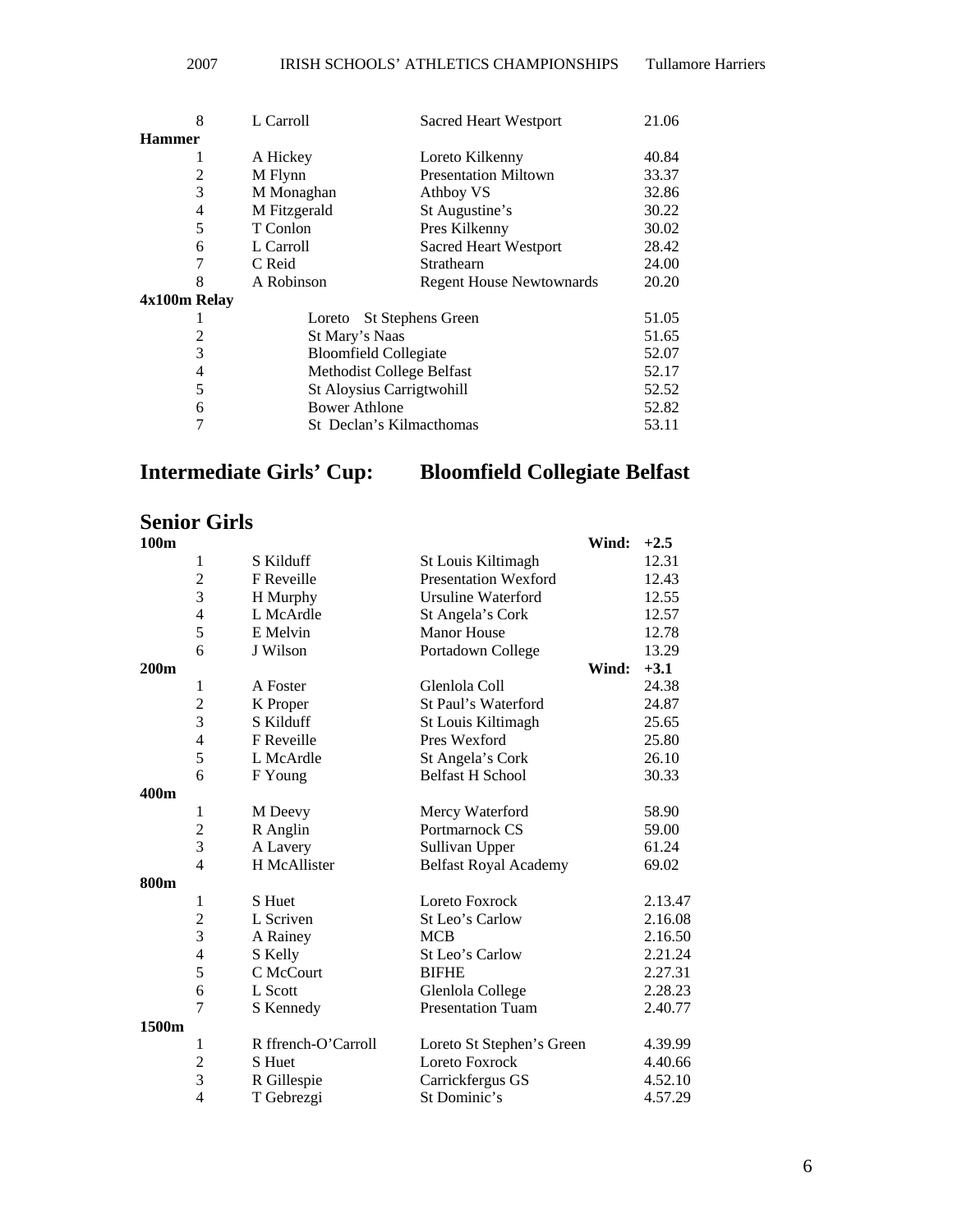| 5                        | C Kelly             | St Ailbe's Tipperary            | 5.02.20        |
|--------------------------|---------------------|---------------------------------|----------------|
| 6                        | M English           | Loreto Kilkenny                 | 5.11.85        |
| 7                        | L Shaughnessy       | Loughrea VS                     | 5.14.08        |
| 8                        | N McNamara          | Crescent CC                     | 5.19.03        |
| 3000m                    |                     |                                 |                |
| 1                        | C ffrench-O'Carroll | <b>Loreto St Stephens Green</b> | 9.43.02 RECORD |
| $\overline{2}$           | R Gillespie         | Carrickfergus GS                | 10.37.02       |
| 3                        | A Carragher         | St Anne's Kilaloe               | 10.55.10       |
| $\overline{\mathcal{L}}$ | D Fegan             | St Patrick's Keady              | 11.12.28       |
| 5                        | L Shaughnessy       | Loughrea VS                     | 11.15.52       |
| 6                        | J'O Sullivan        | <b>HF</b> Clontarf              | 11.25.06       |
| $\boldsymbol{7}$         | C McAuley           | St Genevieve's                  | 11.52.86       |
| 8                        | S Kennedy           | <b>Presentation Tuam</b>        | 12.24.96       |
| 3000m Walk               |                     |                                 |                |
| $\mathbf{1}$             | L Reynolds          | Marian Mohill                   | 15.13.28       |
| $\overline{2}$           | D Carolan           | <b>Dominican Wicklow</b>        | 15.34.21       |
| 3                        | So Prendeville      | <b>Tarbert CS</b>               | 16.07.56       |
| 4                        | Si Prendeville      | <b>Tarbert CS</b>               | 16.20.01       |
| 5                        | F Bruton            | St Columba's Stranorlar         | 17.27.81       |
| 6                        | C Casey             | <b>Mount Hawk Tralee</b>        | 17.55.87       |
| 7                        | N Lannigan          | Rosbercon                       | 18.42.29       |
|                          |                     |                                 |                |
| 100m Hurdles             |                     | Wind:                           | $+2.5$         |
| 1                        | S Reynolds          | Sullivan Upper                  | 15.67          |
| $\overline{c}$           | G Moggan            | Sancta Maria                    | 15.69          |
| 3<br>$\overline{4}$      | C McMahon           | <b>Belfast Royal Academy</b>    | 16.03          |
|                          | E Brick             | <b>Mount Hawk Tralee</b>        | 19.70          |
| <b>400m Hurdles</b>      |                     |                                 |                |
| $\mathbf{1}$             | J Barr              | Ursuline Waterford              | 61.09          |
| $\overline{c}$           | K Sheehan           | <b>Ursuline Waterford</b>       | 61.47          |
| 3                        | R Neary             | Scoil Mhuire Buncrana           | 66.87          |
| 4                        | K Hewitt            | Sullivan Upper                  | 67.68          |
| <b>High Jump</b>         |                     |                                 |                |
| 1                        | P Hughes            | <b>Kings Hospital</b>           | 1.75           |
| $\overline{2}$           | G Moggan            | Sancta Maria Ballyroan          | 1.65           |
| 3                        | C Wilkinson         | North Eastern Institute         | 1.60           |
| $\overline{4}$           | G O'Rourke          | St Patrick's Naas               | 1.55           |
| <b>Long Jump</b>         |                     |                                 |                |
| $\mathbf{1}$             | K Proper            | St Paul's Waterford             | 6.20<br>$+3.6$ |
| $\overline{2}$           | L Herron            | Lurgan UBI                      | 5.56<br>$+2.9$ |
| 3                        | S Heaney            | Lumen Christi Derry             | 4.91<br>$+4.9$ |
| 4                        | M Smith             | St Peter's Dunboyne             | 4.76<br>$+3.3$ |
| 5                        | R Neary             | Sc Mhuire Buncrana              | 4.68<br>$+2.5$ |
| 6                        | S Tully             | Mercy Roscommon                 | 4.15<br>$+4$   |
| 7                        | A McCloone          | Mercy Roscommon                 | 4.14<br>$+3.4$ |
| 8                        | D Ryan              | <b>HRC</b> Mountbellew          | 3.98<br>$+3.5$ |
| <b>Triple Jump</b>       |                     |                                 |                |
| 1                        | J Herron            | Lurgan UBI                      | 11.38          |
| $\overline{2}$           | J Barr              | <b>Ursuline Waterford</b>       | 11.19          |
| 3                        | K Ferguson          | St Cecilia's Derry              | 10.48          |
| $\overline{4}$           | L Frey              | Methodist College Belfast       | 10.34          |
| 5                        | A Cosgrave          | Rathdown School                 | 10.16          |
| 6                        | E Brick             | <b>Mount Hawk Tralee</b>        | 10.11          |
| 7                        | H Murphy            | Ursuline Waterford              | 9.63           |
| 8                        | AP Kelly            | St Laurence's Loughlinstown     | 9.10           |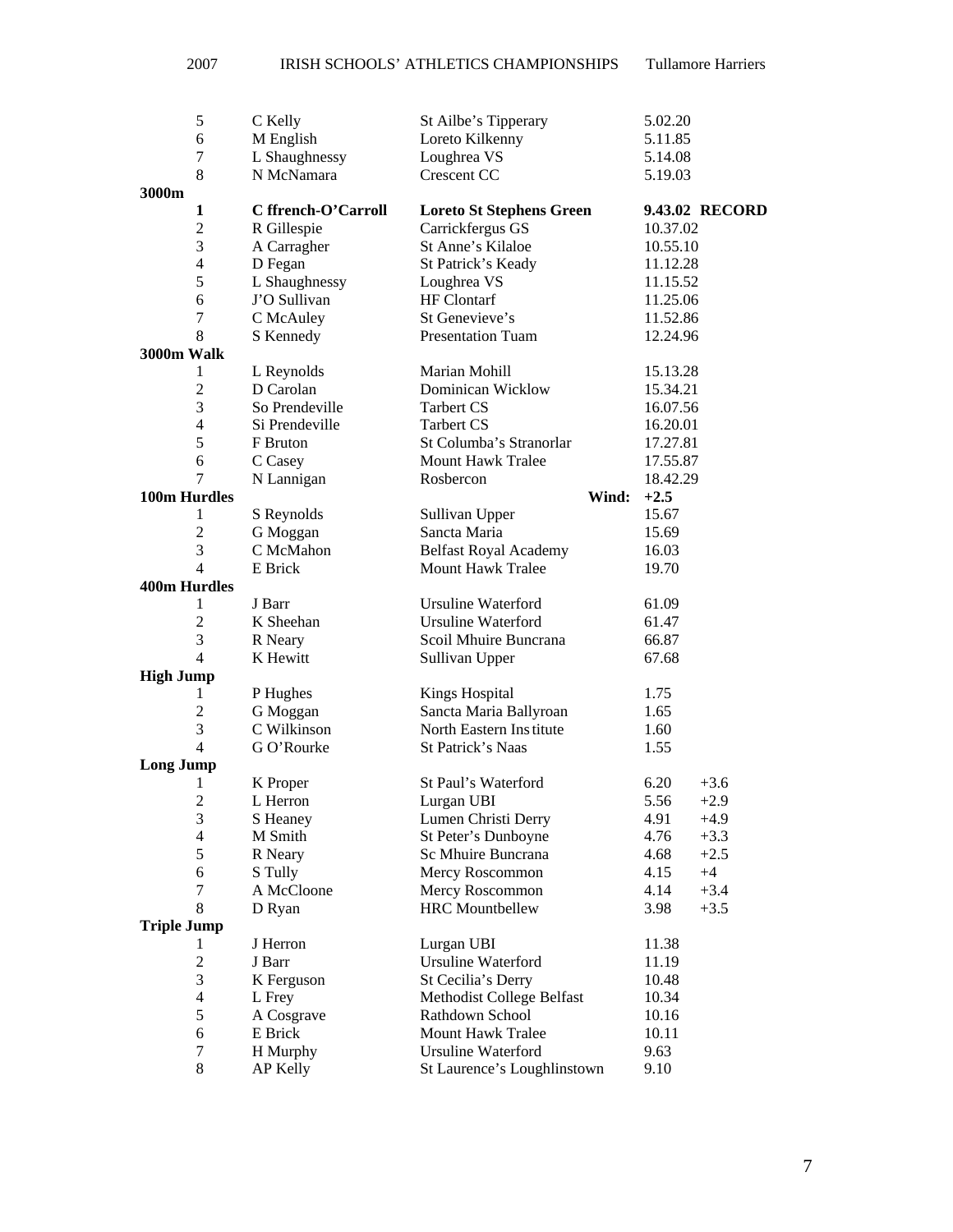### 2007 IRISH SCHOOLS' ATHLETICS CHAMPIONSHIPS Tullamore Harriers

# **Pole Vault**

|                  | $\mathbf{1}$     | C Wilkinson               | North East Institute         | 3.05  |
|------------------|------------------|---------------------------|------------------------------|-------|
|                  | $\overline{c}$   | S Ryan                    | PS Na Trionoide Youghal      | 2.65  |
|                  | 3                | A Fennell                 | St Augustine's               | 2.55  |
|                  | $\overline{4}$   | E Dunne                   | St Augustine's               | 2.40  |
|                  | 5                | N Young                   | Rathdown School              | 2.40  |
| <b>Shot Putt</b> |                  |                           |                              |       |
|                  | 1                | L Cogan                   | St Kevin's Dunlavin          | 13.39 |
|                  | $\overline{2}$   | M Fitzgerald              | St Aloysius Carrigtwohill    | 10.71 |
|                  | 3                | K O'Shea                  | <b>Presentation Milltown</b> | 10.64 |
|                  | $\overline{4}$   | D Hughes                  | Abbey VS Donegal             | 10.24 |
|                  | 5                | N Woodgate                | <b>Presentation Kilkenny</b> | 9.60  |
|                  | 6                | M McCullan                | Rathdown                     | 9.28  |
|                  | 7                | L Frey                    | Methodist College Belfast    | 8.49  |
|                  | 8                | R Wilson                  | Strathearn                   | 8.38  |
| <b>Discus</b>    |                  |                           |                              |       |
|                  | 1                | R McGuire                 | St Joseph of Cluny Killiney  | 33.46 |
|                  | $\overline{2}$   | S Bradford                | <b>Bandon Grammar School</b> | 32.80 |
|                  | 3                | K O'Connor                | St Joseph's Abbeyfeale       | 30.33 |
|                  | $\overline{4}$   | E Ashe                    | Ard Scoil ns nDeise          | 27.85 |
|                  | 5                | H Kyle                    | Methodist College Belfast    | 26.72 |
|                  | 6                | N Woodgate                | <b>Presentation Kilkenny</b> | 25.89 |
|                  | 7                | G Whittaker               | Fivemiletown HS              | 20.46 |
|                  | 8                | S Rowley                  | St Louis Kiltimagh           | 14.76 |
| Javelin          |                  |                           |                              |       |
|                  | $\mathbf{1}$     | D Byrne                   | Liberties College            | 33.57 |
|                  | $\overline{c}$   | O McDonald                | <b>Colaiste Ris Dundalk</b>  | 33.46 |
|                  | 3                | R Farrelly                | <b>St Michaels Finglas</b>   | 31.21 |
|                  | $\overline{4}$   | C Flanagan                | PS Na Trionoide Youghal      | 27.79 |
|                  | 5                | G Brown                   | <b>Thornhill College</b>     | 27.57 |
|                  | 6                | C Gallon                  | St Columba's Stranorlar      | 24.42 |
|                  | 7                | R Lee                     | Galway CC                    | 15.93 |
|                  | 8                | S Ryan                    | <b>HRC</b> Mountbellew       | 15.02 |
| <b>Hammer</b>    |                  |                           |                              |       |
|                  | $\mathbf{1}$     | L Cronin                  | Col Choilm Ballincollig      | 43.47 |
|                  | $\overline{2}$   | M Southerland             | Loreto Wexford               | 42.59 |
|                  | 3                | M Donnelly                | East Tyrone College          | 41.58 |
|                  | $\overline{4}$   | M McCarthy                | <b>Coachford College</b>     | 37.65 |
|                  | 5                | L Wynne                   | Rathdown                     | 33.38 |
|                  | 6                | R Wilson                  | Strathearn                   | 31.64 |
|                  | $\boldsymbol{7}$ | D Hughes                  | Abbey VS Donegal             | 27.01 |
|                  | 8                | K Maye                    | St Attracta's                | 18.94 |
| 4x100m Relay     |                  |                           |                              |       |
|                  | 1                | <b>Ursuline Waterford</b> |                              | 50.67 |
|                  | $\overline{c}$   | Sullivan Upper            |                              | 51.45 |
|                  | 3                | Our Lady's Templeogue     |                              | 51.94 |
|                  | $\overline{4}$   | St Leo's Carlow           |                              | 52.58 |
|                  | 5                | Methodist College Belfast |                              | 53.44 |
|                  | 6                | <b>Mount Hawk Tralee</b>  |                              | 54.86 |
|                  | $\tau$           | <b>HRC</b> Mountbellew    |                              | 56.06 |
|                  |                  |                           |                              |       |

**Senior Girls' Cup: Ursuline Waterford**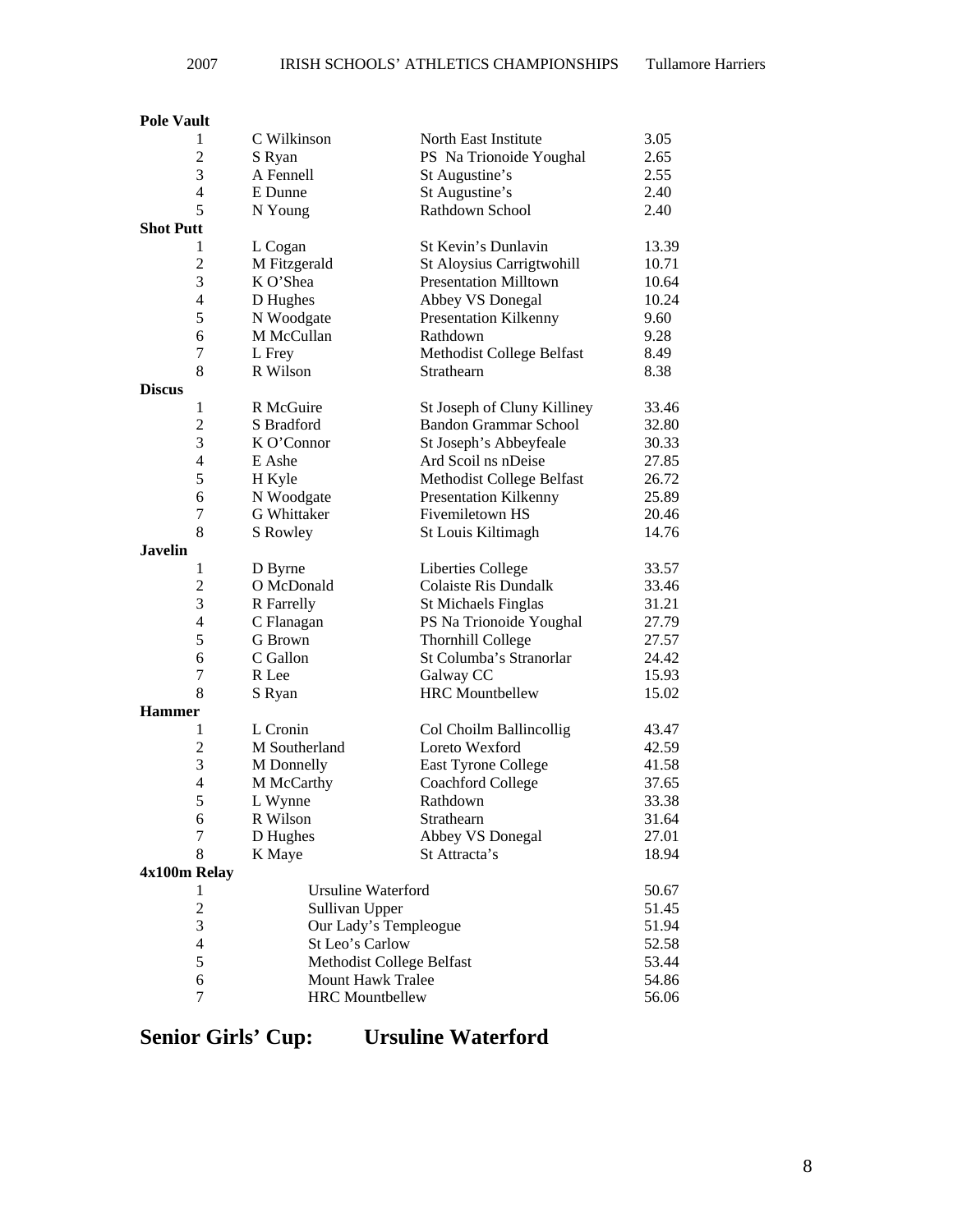|   | Orla Barry            | St Mary's Middleton     | 28.95   |
|---|-----------------------|-------------------------|---------|
|   | 1 Mile Under 16 Girls |                         |         |
|   | A Fegan               | St Patrick's Keady      | 6.05.50 |
| 2 | E Hartnett            | Loreto Dalkey           | 6.06.13 |
| 3 | R Shaw                | Galway CC               | 6.08.94 |
| 4 | S Moloney             | <b>Ursuline Thurles</b> | 6.11.39 |
| 5 | E Hanahoe             | Col Iognaid             | 6.14.37 |
| 6 | C Hennessey           | Col Muire Ennis         | 6.16.34 |

7 K Kee MCB 6.24.68

8 A M Hayes Ursuline Thurles 6.27.18

**Wheelchairs** 

## **Junior Boys**

| 100m   |                         |               | Wind:                                | $+2.4$                |
|--------|-------------------------|---------------|--------------------------------------|-----------------------|
|        | 1                       | C. Maguire    | Erne Integrated                      | 11.45                 |
|        | $\overline{c}$          | J. Dowling    | Rockbrook Park                       | 11.82                 |
|        | 3                       | C Kennington  | Newtown School                       | 11.92                 |
|        | $\overline{\mathbf{4}}$ | F. Walsh      | Sal Pallaskenry                      | 12.06                 |
|        | 5                       | J. Reid       | <b>Regent House</b>                  | 12.07                 |
|        | 6                       | C. Kelly      | Pres Athenry                         | 12.15                 |
|        | $\overline{7}$          | DJ Sokumbi    | St Mel's Longford                    | 12.42                 |
| 200m   |                         |               | Wind:                                | $+2.2$                |
|        | $\mathbf{1}$            | C. Woods      | Downshire HS                         | 22.65                 |
|        | $\overline{2}$          | J.Dowling     | Rockbrook Park                       | 23.53                 |
|        | 3                       | F.Walsh       | Sal Pallaskenry                      | 24.28                 |
|        | $\overline{\mathbf{4}}$ | J.Reid        | <b>Regent House</b>                  | 24.54                 |
|        | 5                       | C. Kennington | Newtown School                       | 24.82                 |
|        | 6                       | C. Lamboto    | St. Mary's Galway                    | 25.85                 |
|        | $\overline{7}$          | P. Roche      | St. Mary's Galway                    | 26.24                 |
| 800m   |                         |               |                                      |                       |
|        | $\mathbf{1}$            | C. Woods      | Downshire                            | 2.02.44               |
|        | $\frac{2}{3}$           | S. Quinn      | <b>DLS</b> Waterford                 | 2.02.81               |
|        |                         | A. Ingram     | Hazelwood                            | 2.04.02               |
|        | $\overline{4}$          | T. Casey      | Sligo Grammar School                 | 2.05.44               |
|        | 5                       | A. Birdman    | <b>Rockford Manor</b>                | 2.06.15               |
|        | 6                       | D. Murray     | St. Joseph's Foxford                 | 2.07.77               |
|        | $\overline{7}$          | R. McDermott  | Dromore HS                           | 2.09.09               |
|        | $8\,$                   | T. Austin     | Castleknock                          | 2.09.65               |
|        | 9                       | G. Cantwell   | Comeragh CC                          | 2.11.59               |
| 15000m |                         |               |                                      |                       |
|        | 1                       | S. Quinn      | <b>DLS</b> Waterford                 | <b>4.08.87 RECORD</b> |
|        | $\overline{c}$          | J. Byrne      | St. Josephs Rochfordbridge           | 4.19.32               |
|        | $\overline{3}$          | P. Monaghan   | St. Colman's Newry                   | 4.19.63               |
|        | $\overline{\mathbf{4}}$ | A. Monaghan   | St. Colman's Newry                   | 4.21.15               |
|        | 5                       | C. O'Reilly   | St. Patrick's Cavan                  | 4.24.54               |
|        | 6                       | D. O'Croinin  | Col. an Phiarsaigh                   | 4.30.95               |
|        | $\boldsymbol{7}$        | T. Austin     | Castleknock                          | 4.32.54               |
|        | $8\,$                   | D. Murray     | St. Joseph's Foxford                 | 4.35.87               |
|        | 9                       | P. Coleman    | Beara CS                             | 4.38.70               |
|        | 10                      | T. Fagan      | $\overline{\phantom{0}}$<br>Moate CS | 4.47.96               |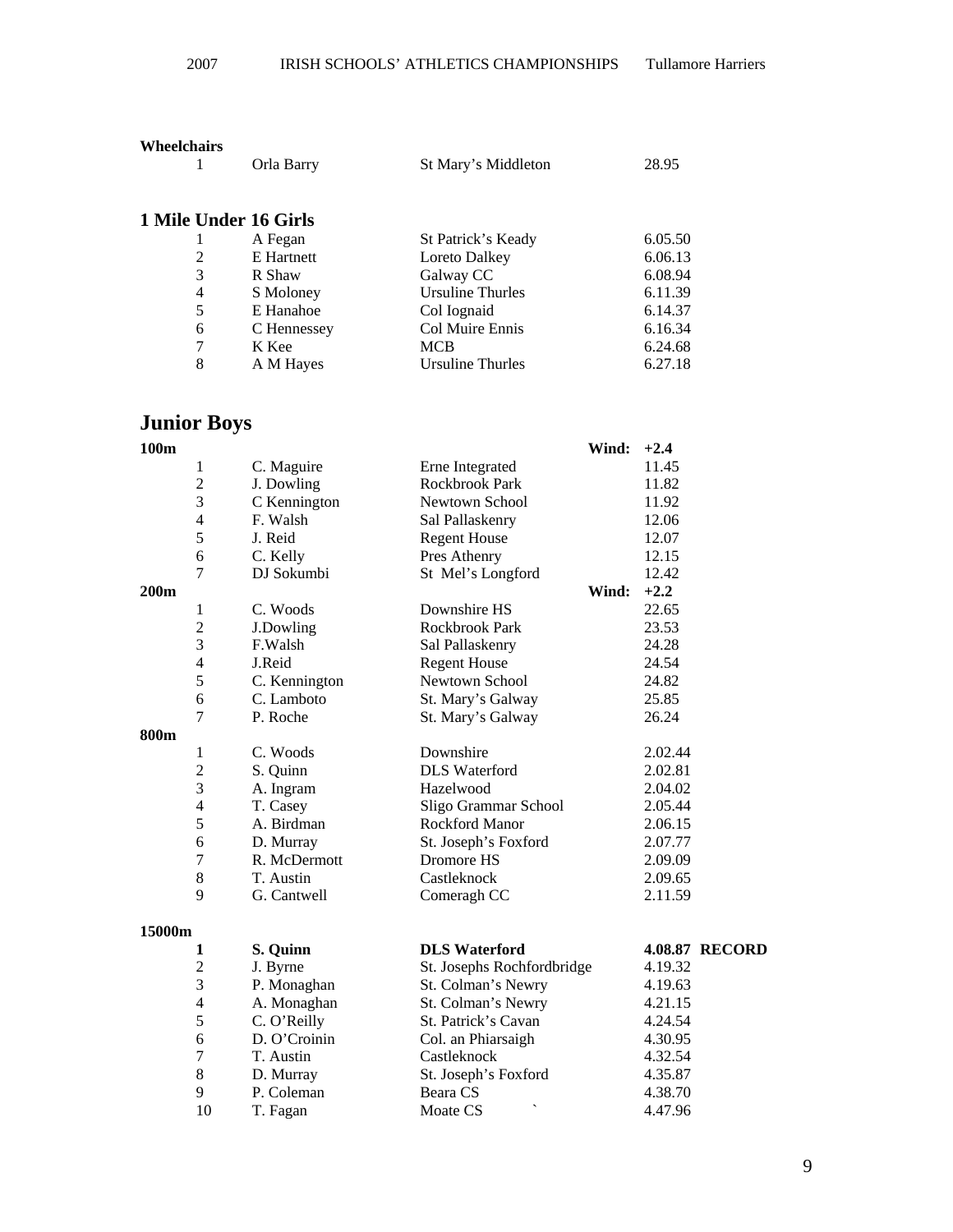| 80m Hurdles             |                           | Wind:                                                    | $+1.9$         |
|-------------------------|---------------------------|----------------------------------------------------------|----------------|
| 1                       | S. Colwell                | <b>Regent House</b>                                      | 12.07          |
| $\overline{c}$          | M. Regan                  | St. Gerald's Castlebar                                   | 12.39          |
| 3                       | S. O'Shaughnessy          | <b>Hamilton HS</b>                                       | 12.59          |
| $\overline{\mathbf{4}}$ | R. Manning                | Terenure                                                 | 12.75          |
| 5                       | M. Cunningham             | Ardee CS                                                 | 12.78          |
| 6                       | T. Bark                   | <b>DLS</b> Waterford                                     | 13.09          |
| 7                       | L. Campbell               | <b>MCB</b>                                               | 13.25          |
| 8                       | O. Kenny                  | Mercy Waterford                                          | 13.87          |
| 1200m Walk              |                           |                                                          |                |
| 1                       | O. Oliver                 | Scoil Mhuire & Padraig Swinford                          |                |
| 2                       | R. Barry                  | Terenure                                                 | 6.08.06        |
| 3                       | E. O'Muirceartaigh        | An Daingean                                              | 6.26.49        |
| 4                       | J. Monaghan               |                                                          | 6.43.38        |
| 5                       | A. Furlong                | Knockbeg                                                 | 6.45.63        |
| 6                       | <b>B.</b> McCarthy        | <b>CUS</b>                                               | 6.45.97        |
| 7                       | D. McAree                 | St. Macartan's                                           | 6.46.51        |
| 8                       | R. O'Neill                | Douglas CS                                               | 7.10.40        |
| 4x100m Relay            |                           |                                                          |                |
| 1                       | Newbridge                 |                                                          | 47.56          |
| $\overline{c}$          | Salesian Celbridge        |                                                          | 47.92          |
| 3                       | <b>Regent House</b>       |                                                          | 47.96          |
| 4                       | Campbell College          |                                                          | 48.12          |
| 5                       | St. Munchin's College     |                                                          | 49.50          |
| 6                       | St. Mary's Galway         |                                                          | 49.80          |
| 7                       | Carrick CS                |                                                          | 51.88          |
| 8                       | St. Augustine's           |                                                          | 53.73          |
| <b>High Jump</b>        |                           |                                                          |                |
| 1                       | L. Campbell               | Methodist Coll, Belfast                                  | 1.60           |
| $\overline{c}$          | T. Keehan                 | Gort CS                                                  | 1.55           |
| 3                       | M. Regan                  | St. Gerald's, Castlebar                                  | 1.55           |
| $\overline{4}$          | C. Redfern                | Newbridge College                                        | 1.55           |
| 5                       | D. O'Connor               | Mount Hawk, Tralee                                       | 1.55           |
| 6                       | D. O'Connell              | Scoil Mhuire, Newcastlewest                              | 1.55           |
| 7                       | S. O'Dwyer                | Carrick-on-Suir CBS                                      | 1.50           |
| 8                       | <b>B.</b> Bottrill        | Salesian Celbridge                                       | 1.45           |
| <b>Long Jump</b>        |                           |                                                          |                |
| 1                       | C. Dolan                  | St. Michael's Enniskillen                                | 6.05           |
| $\overline{2}$          | G. Browne                 | St. Flannan's, Ennis                                     | 5.62           |
| 3                       | <b>B.</b> Ellis           | <b>RBAI</b>                                              | 5.60           |
| $\overline{4}$          | B. Knox                   | <b>Omagh Academy</b>                                     | 5.58           |
| 5                       | C. Lamboto                | St. Mary's Galway                                        | 5.49           |
| 6                       | M. Cunningham             | Ardee CS                                                 | 5.43           |
| 7                       | <b>B.</b> White           | <b>Bridgetown VS</b>                                     | 5.02           |
| 8                       | <b>B.</b> Bottrill        | Salesian, Celbridge                                      | 4.99           |
| 9                       | S. Prunt                  | Scoil Ruain, Killenaule                                  | 4.97           |
| <b>Triple Jump</b><br>1 | B. Knox                   |                                                          | 12.08          |
|                         |                           | <b>Omagh Academy</b>                                     |                |
| $\overline{c}$<br>3     | C. Dolan                  | St. Michael's, Enniskillen<br><b>Belfast High School</b> | 11.49          |
| 4                       | J. Cosgrove<br>F. McManus | Belvedere                                                | 11.03<br>10.91 |
| 5                       | T. Barr                   | <b>DLS</b> Waterford                                     | 10.59          |
| 6                       | H. Burns                  | Clongowes Wood                                           | 10.46          |
| 7                       | N. McCarthy               | Kinsale CS                                               | 9.93           |
| 8                       | S. Lynch                  | Clongowes Wood                                           | 9.85           |
|                         |                           |                                                          |                |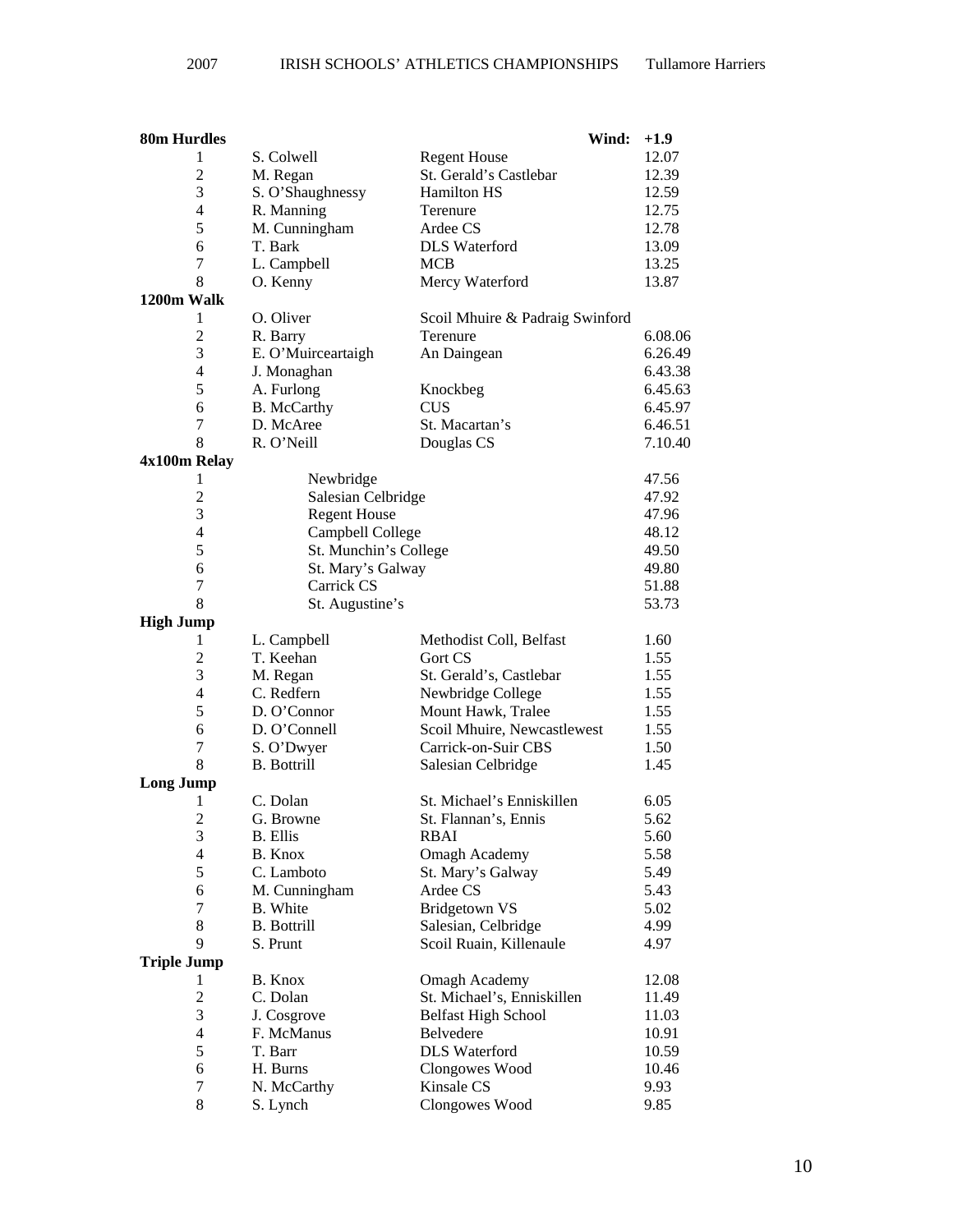### 2007 IRISH SCHOOLS' ATHLETICS CHAMPIONSHIPS Tullamore Harriers

|                   | 9                       | C. Creaven              | St. Mary's Galway                                 | 9.48  |
|-------------------|-------------------------|-------------------------|---------------------------------------------------|-------|
| <b>Pole Vault</b> |                         |                         |                                                   |       |
|                   | 1                       | S. Kelly                | Cistercian, Roscrea                               | 3.00  |
|                   | $\overline{2}$          | R. Stewart              | Methodist College, Belfast                        | 2.90  |
|                   | 3                       | G. Keogh                | <b>CBC</b> Monkstown                              | 2.70  |
|                   | $\overline{4}$          | K. Baker                | <b>CBC</b> Monkstown                              | 2.70  |
|                   | 5                       | R. Mackenzie            | Methodist College, Belfast                        | 2.45  |
|                   | 6                       | J. Young                | St. Augustine's                                   | 2.30  |
|                   | 7                       | L. Houlihan             | St. Augustine's                                   | 2.15  |
| <b>Discus</b>     |                         |                         |                                                   |       |
|                   | 1                       | G. Irvine               | <b>Bangor Grammar School</b>                      | 37.25 |
|                   | $\overline{c}$          | A. Touhy                | St. Munchin's                                     | 33.30 |
|                   | 3                       | O. Walters              | <b>Bandon Grammar School</b>                      | 32.61 |
|                   | $\overline{4}$          | P. English              | St. Kieran's, Kilkenny                            | 32.39 |
|                   | 5                       | B. Brown                | Larne Gr. School                                  | 30.35 |
|                   | 6                       | T. McGimpsey            | Belvedere                                         | 29.77 |
|                   | 7                       | C. Morris               | Col. Choilm, Swords                               | 29.51 |
|                   | 8                       |                         | Pres. Milltown                                    | 28.84 |
|                   | 9                       | D. Hayes<br>P. McMahon  |                                                   |       |
| <b>Javelin</b>    |                         |                         | <b>Ballyclare HS</b>                              | 27.03 |
|                   |                         |                         |                                                   |       |
|                   | 1<br>$\overline{2}$     | M .Ramsey<br>B. du Toit | Regent House, Newtownards                         | 40.00 |
|                   | 3                       | J. Oosthausen           | King's Hospital                                   | 39.54 |
|                   |                         |                         | High School Clonmel                               | 36.98 |
|                   | $\overline{4}$<br>5     | C. Craig<br>M. Devlin   | <b>Banbridge High School</b>                      | 35.92 |
|                   | 6                       |                         | St. Columb's, Derry<br><b>HRC</b> Mountbellew     | 34.08 |
|                   |                         | K. Moore                |                                                   | 32.80 |
|                   | 7                       | D. Hickey               | Carrigaline CS                                    | 30.90 |
|                   | 8                       | T. Sadih                | Rice College, Westport                            | 29.75 |
|                   | 9                       | C. O'Conghaile          | An Ceathru Rua                                    | 29.58 |
|                   | 10                      | T. Boylon               | Clongowes Wood                                    | 28.04 |
|                   | 11                      | J. O'Sullivan           | Mercy Roscarbery                                  | 27.70 |
| <b>Shot Putt</b>  |                         |                         |                                                   |       |
|                   | 1                       | A Doyle                 | Maghera High School                               | 14.08 |
|                   | 2<br>3                  | J. Campbell             | Campbell College, Belfast                         | 12.57 |
|                   |                         | K. Hansberry            | Cal. Oranmore                                     | 11.98 |
|                   | $\overline{4}$<br>5     | P. McMeehan             | <b>Ballyclare High School</b><br><b>Belvedere</b> | 11.89 |
|                   |                         | P. Blackly              |                                                   | 11.88 |
|                   | 6                       | D. Hickey               | Carrigaline CS                                    | 11.28 |
|                   | 7<br>8                  | B. Wolinski             | Belvedere                                         | 10.91 |
|                   | 9                       | E O'hEachaidh           | An Spideal<br><b>Blackrock</b>                    | 10.62 |
|                   |                         | J. Bollard              |                                                   | 10.52 |
|                   | 10                      | C. Ryan                 | Rice College, Westport                            | 10.33 |
|                   | 11                      | P. McSweeney            | Hamilton HS, Bandon                               | 10.30 |
|                   | 12                      | T. Finucane             | St. Ita's, Abbeyfeale                             | 10.01 |
| <b>Hammer</b>     |                         |                         |                                                   |       |
|                   | 1                       | A. Doyle,               | Maghera HS                                        | 48.72 |
|                   | $\boldsymbol{2}$        | J. McCabe               | Belvedere                                         | 45.37 |
|                   | 3                       | J. Warren               | Methodist Coll., Belfast                          | 43.61 |
|                   | $\overline{\mathbf{4}}$ | D. Hayes                | <b>Presentation Milltown</b>                      | 35.69 |
|                   | 5                       | J. McCann               | St. Columb's, Derry                               | 34.52 |
|                   | 6                       | <b>B.</b> White         | <b>Bridgetown VS</b>                              | 33.71 |
|                   | 7                       | A. Touhy                | St. Munchin's, Limerick                           | 33.70 |

## **Junior Boys' Shield: Regent House Newtownards**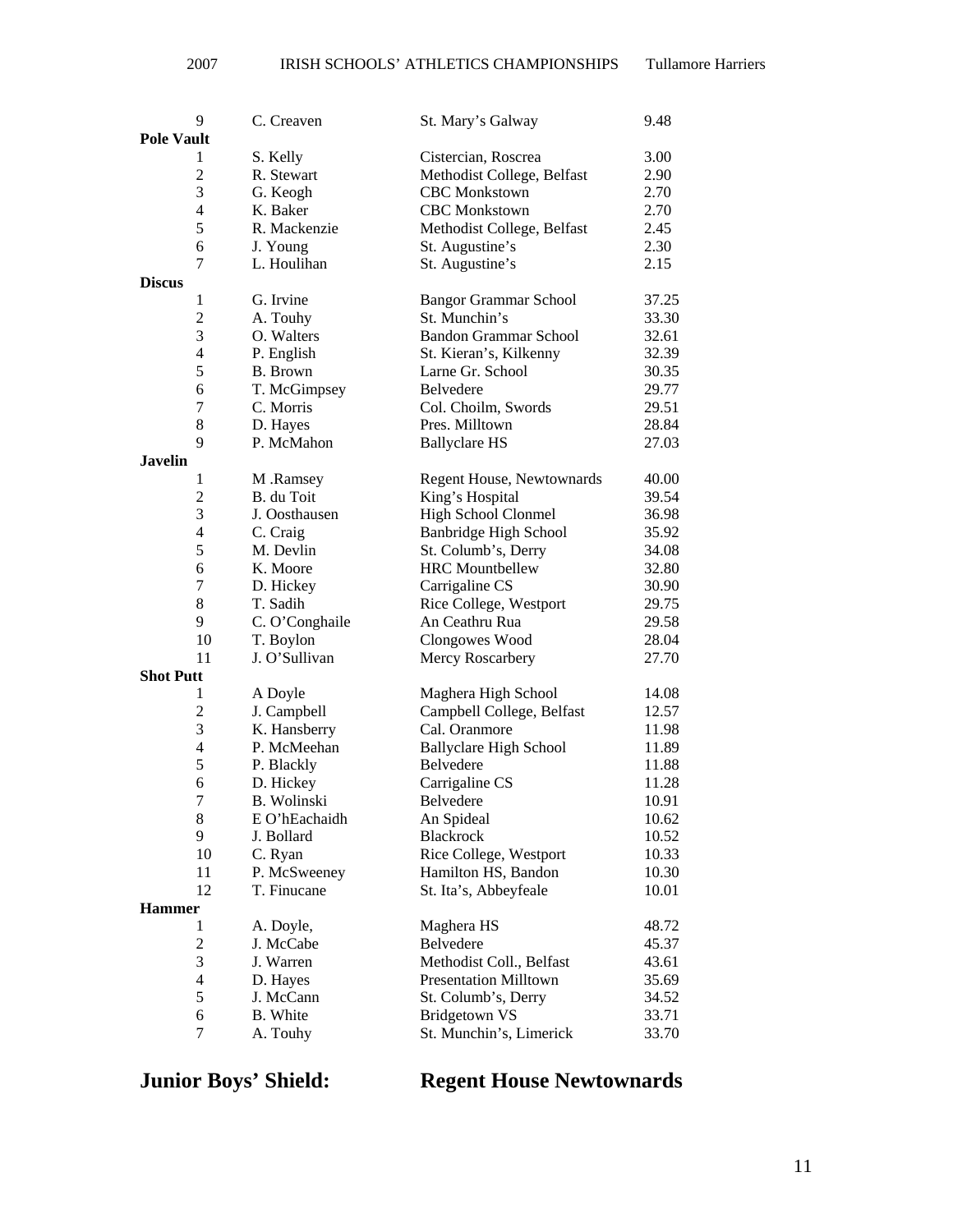## **Intermediate Boys**

| 100m         |                          |                    |                              | Wind: | $+2.8$   |
|--------------|--------------------------|--------------------|------------------------------|-------|----------|
|              | $\mathbf{1}$             | K. Ekames          | St. Patrick's, Navan         |       | 11.05    |
|              | $\overline{c}$           | C. Lynch           | <b>Blackrock</b>             |       | 11.06    |
|              | 3                        | S. Hamilton        | <b>Regent House</b>          |       | 11.11    |
|              | 4                        | <b>B.</b> McGilton | <b>Mount Hawk Tralee</b>     |       | 11.21    |
|              | 5                        | J. Houston         | Larne GS                     |       | 11.38    |
|              | 6                        | C. O'Callaghan     | St. Brendan's K'arney        |       | 11.47    |
|              | 7                        | E. O'Donnell       | Summerhill, Sligo            |       | 11.65    |
|              | 8                        | L. Vahey           | St. Mary's Galway            |       | 11.76    |
| 200m         |                          |                    |                              | Wind: | $+3.4$   |
|              | $\mathbf{1}$             | S. Hamilton        | <b>Regent House</b>          |       | 22.71    |
|              | $\overline{c}$           | C. Lynch           | <b>Blackrock</b>             |       | 22.78    |
|              | 3                        | C. Coleman         | Skerries CC                  |       | 22.80    |
|              | $\overline{\mathcal{L}}$ | F. Hannon          | Col. Phobal Roscrea          |       | 23.11    |
|              | 5                        | J. Houston         | Larne Grammar                |       | 23.22    |
|              | 6                        | L. O'Cathain       | <b>Marist Athlone</b>        |       | 23.99    |
|              | 7                        | C. Caulfield       | <b>Presentation Athenry</b>  |       | 24.59    |
| 400m         |                          |                    |                              |       |          |
|              | 1                        | C. Owens           | Glanmire CS                  |       | 50.28    |
|              | $\overline{c}$           | J. Williamson      | Newry HS                     |       | 50.84    |
|              | 3                        | B. Ryan            | <b>DLS</b> Waterford         |       | 50.85    |
|              | $\overline{4}$           | A. Whelan          | <b>CBS</b> Portlaoise        |       | 52.24    |
|              | 5                        | W.S. Murphy        | <b>CBS</b> Enniscorthy       |       | 54.26    |
|              | 6                        | P. Lyons           | St. Gerald's Castlebar       |       | 55.79    |
|              | 7                        | J. Mulligan        | Gortnor Abbey                |       | 56.72    |
| 800m         |                          |                    |                              |       |          |
|              | $\mathbf{1}$             | M. McDonald        | St. Aidan's CBS              |       | 1.58.7   |
|              | $\overline{c}$           | F. Ellis           | <b>Ballinamore PPS</b>       |       | 2.00.2   |
|              | 3                        | M. Patterson       | <b>Bangor GS</b>             |       | 2.02.3   |
|              | $\overline{4}$           | N. Robinson        | Campbell College             |       | 2.02.9   |
|              | 5                        | A. Brennan         | Coolmine CS                  |       | 2.04.4   |
|              | 6                        | M. O'Sullivan      | McEgan Macroom               |       | 2.05.1   |
|              | 7                        | M. Gilligan        | Summerhill, Sligo            |       | 2.06.8   |
|              | 8                        | J. Maher           | Our Lady's Templemore        |       | 2.14.5   |
| 1500m        |                          |                    |                              |       |          |
|              | $\mathbf{1}$             | E. McDonnell       | St. Aidan's CBS              |       | 4.12.29  |
|              | $\overline{c}$           | L. Markham         | St. Flannan's                |       | 4.12.84  |
|              | 3                        | L. Tremble         | Coolmine CS                  |       | 4.13.26  |
|              | $\overline{4}$           | S. Rooney          | <b>Belfast Royal Academy</b> |       | 4.14.54  |
|              | 5                        | Joe Breen          | Enniscorthy CBS              |       | 4.17.74  |
|              | 6                        | K. Maher           | Nenagh CBS                   |       | 4.18.71  |
|              | 7                        | D. Tobin           | Thurles CBS                  |       | 4.22.91  |
|              | 8                        | S. Thompson        | Dromore HS                   |       | 4.23.99. |
|              | 9                        | M. Christie        | Foyle & Londonderry          |       | 4.25.36  |
|              | 10                       | B. Fagan           | Marist Athlone               |       | 4.29.15  |
|              | 11                       | D. McDonnell       | Garbally                     |       | 4.32.69  |
| 3000m        |                          |                    |                              |       |          |
|              | $\mathbf{1}$             | D. King            | St. Eunan's                  |       | 8.58.05  |
|              | $\overline{c}$           | R. Creech          | Glanmire CC                  |       | 9.04.64  |
|              | 3                        | D. Tobin           | Thurles CBS                  |       | 9.06.91  |
|              | $\overline{\mathcal{L}}$ | M Christie         | Foyle & Londonderry          |       | 9.09.06  |
|              | 5                        | J. O'Hara          | St. Patrick's Downpatrick    |       | 9.24.29  |
| 100m Hurdles |                          |                    |                              | Wind: | $+2.5$   |
|              | 1                        | F. Hannon          | Col Phobal Roscrea           |       | 13.90    |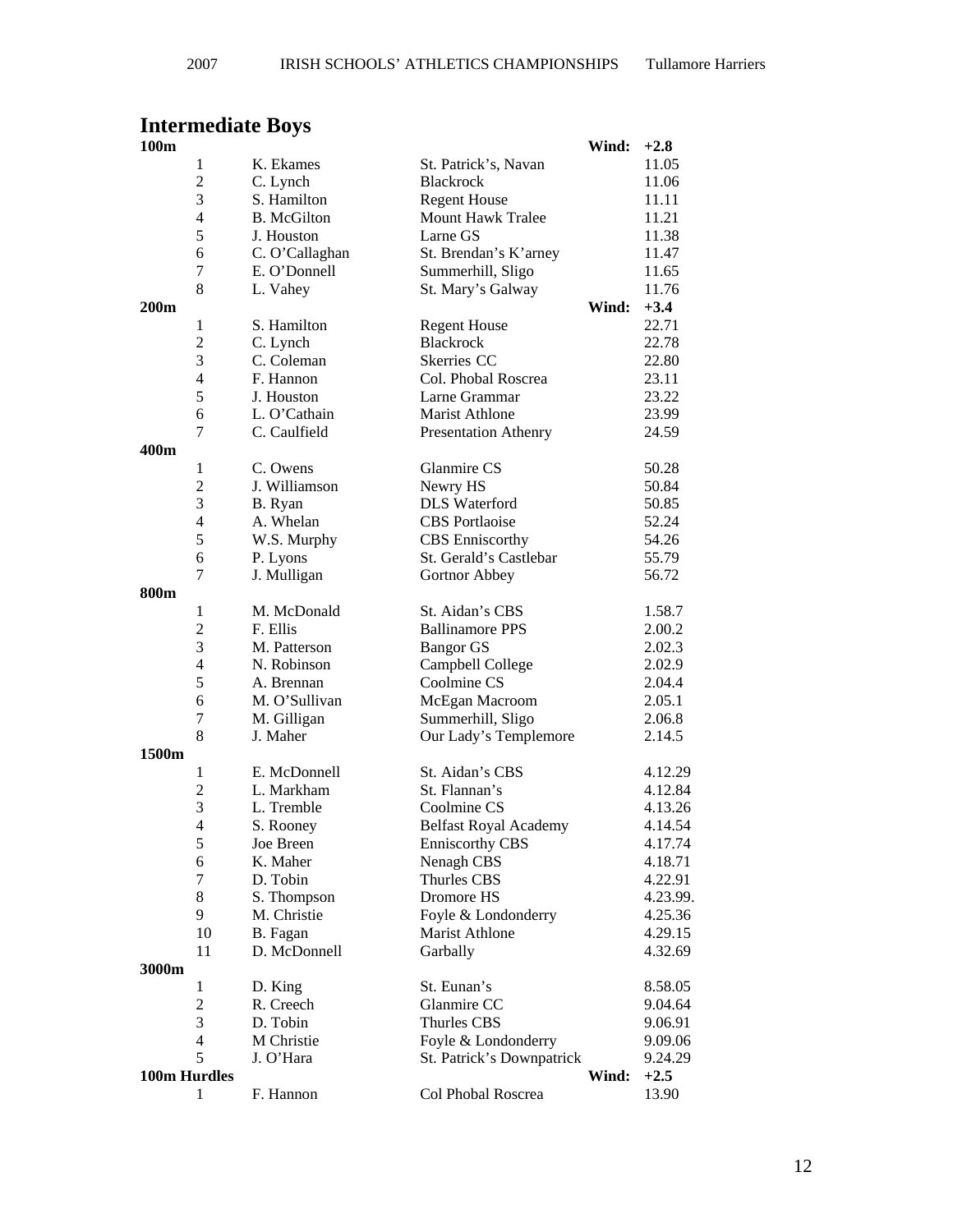| $\overline{c}$           | <b>B.</b> Reynolds          | Sullivan Upper                         | 14.07    |        |
|--------------------------|-----------------------------|----------------------------------------|----------|--------|
| $\overline{3}$           | I. Durkin                   | Davitt Castlebar                       | 14.22    |        |
| $\overline{\mathbf{4}}$  | C. Murnane                  | <b>CBS Cork</b>                        | 14.35    |        |
| 5                        | C. McCrossan                | Castleknock                            | 14.45    |        |
| 6                        | D. McAogain                 | St. Peter's Wexford                    | 15.54    |        |
| 7                        | E. O'Donnell                | Summerhill Sligo                       | 17.29    |        |
| <b>400m Hurdles</b>      |                             |                                        |          |        |
| 1                        | A. Corcoran                 | <b>DLS</b> Waterford                   | 58.26    |        |
| $\overline{2}$           | P. Maher                    | Davis College Mallow                   | 58.97    |        |
| 3                        | WS. Murphy                  | <b>CBS</b> Enniscorthy                 | 59.04    |        |
| $\overline{4}$           | J. Ruane                    | Abbey VS                               | 59.55    |        |
| 5                        | D. MacAogain                | St. Peter's Wexford                    | 63.66    |        |
| 6                        | O. Robbins                  | Moate CS                               | 66.82    |        |
| 1500m Steeplechases      |                             |                                        |          |        |
| 1                        | N. Collins                  | Drumragh Int                           | 4.18.30  |        |
| $\overline{c}$           | T. Cotter                   | St. Mary's Dundalk                     | 4.35.51  |        |
| 3                        | E. Jennings                 | Oatlands                               | 4.42.10  |        |
| $\overline{\mathcal{L}}$ | C. Magee                    | St. Malachy's                          | 4.45.22  |        |
| 5                        | P. Linden                   | <b>MCB</b>                             | 4.45.23  |        |
| 6                        | L. Brady                    | St. Aidan's CBS                        | 4.54.47  |        |
| 7                        | S. Lewis                    | Glenstal                               | 5.01.95  |        |
| 8                        | D. O'Keefe                  | Douglas CS                             | 5.03.11  |        |
| 9                        | G. Cheevers                 | St .Mary's Galway                      | 5.07.24  |        |
| 10                       | J. Keane                    | St. Ita's Abbeyfeale                   | 5.09.64  |        |
| 11                       | M. Forde                    | St. Marys Galway                       | 5.24.71  |        |
| 2000m Walk               |                             |                                        |          |        |
| $\mathbf{1}$             | N. Prindibhil               |                                        | 9.27.77  |        |
| $\overline{c}$           | C. McManamon                | An Daingean<br><b>Rice Westport</b>    | 9.54.30  |        |
| 3                        | S. Bonner                   | Deele College                          | 10.44.60 |        |
| $\overline{\mathcal{L}}$ | M. Penrose                  | Holy Cross Strabane                    | 10.54.20 |        |
| 5                        | C. Campion                  | Belvedere                              | 11.06.15 |        |
| 6                        | J. McHugh                   | Belvedere                              | 11.54.88 |        |
| 7                        | S. Leonard                  |                                        |          |        |
|                          |                             | St. Mary's Galway                      | 12.16.78 |        |
| 4 x100m Relay            |                             |                                        |          |        |
| 1                        | Campbell College            |                                        | 44.67    |        |
| $\overline{c}$           | <b>Blackrock College</b>    |                                        | 45.02    |        |
| 3                        | St. Aidan's CBS             |                                        | 45.34    |        |
| $\overline{4}$           | <b>DLS</b> Waterford        |                                        | 45.78    |        |
| 5                        | St. Mary's Galway           |                                        | 45.82    |        |
| 6                        | <b>Integrated Dungannon</b> |                                        | 46.07    |        |
| 7                        | Castlebar CS                |                                        | 47.42    |        |
| 8                        | <b>Tarbert CS</b>           |                                        | 48.26    |        |
| <b>High Jump</b>         |                             |                                        |          |        |
| 1                        | K. Foroughi                 | Gormanston                             | 2.00     |        |
| $\overline{2}$           | J. Harvey                   | Campbell College Belfast               | 1.95     |        |
| 3                        | G. Coulter                  | Ballymena Academy                      | 1.95     |        |
| $\overline{4}$           | K. McManus                  | <b>CBS</b> Dundalk                     | 1.75     |        |
| 5                        | M. Healy                    | Pobal Scoil na Trionoide, Youghal 1.70 |          |        |
| 6                        | T. Gonzalez                 | Wellington College, Belfast            | 1.70     |        |
| $\tau$                   | L. Curran                   | St. Declan's Cabra                     | 1.65     |        |
| 8                        | A. Heffernan                | Newtown                                | 1.60     |        |
| <b>Long Jump</b>         |                             |                                        |          |        |
| 1                        | N. Reid                     | <b>Belfast Royal Academy</b>           | 6.95     | $+2.9$ |
| $\overline{2}$           | T. Harrington               | Kinsale CS                             | 6.66     | $+3.8$ |
| 3                        | P. Smith                    | St. Aidan's Cootehill                  | 6.46     | $+2.6$ |
| 4                        | N. Jege                     | St. Caimin's Shannon                   | 6.45     | $+4.2$ |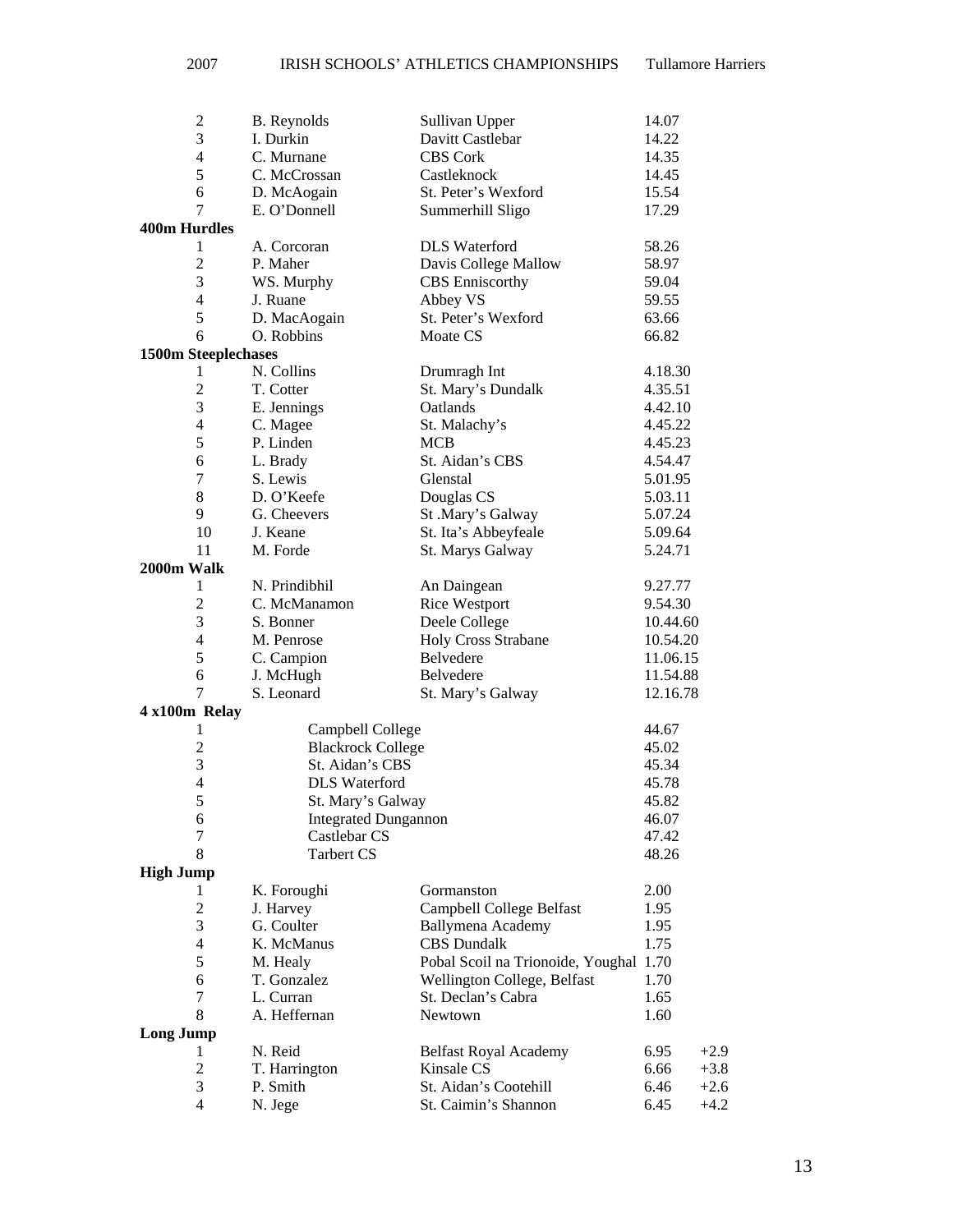|                    | $\mathfrak s$            | C. McBrien         | St. Michaels Enniskillen                             | 6.39<br>$+4.6$ |
|--------------------|--------------------------|--------------------|------------------------------------------------------|----------------|
|                    | 6                        | F. Egan            | Knockbeg College                                     | 6.30<br>$+3.8$ |
|                    | 7                        | T. Creaton         | Castlerea CS                                         | 5.93<br>$+2.3$ |
|                    | $\,8\,$                  | R. Hinkson         | <b>Blackrock</b>                                     | 5.85<br>$+1.5$ |
|                    | 9                        | D. Roberts         | Carrick-on-Suir CBS                                  | 5.80<br>$+3.7$ |
|                    | 10                       | D. Healy           | Gortnor Abbey, Crossmolina                           | 5.62<br>$+4$   |
|                    | 11                       | N. Leonard         | St. Marys Galway                                     | 5.48<br>$+2.3$ |
| <b>Triple Jump</b> |                          |                    |                                                      |                |
|                    | 1                        | F. Egan            | Knockbeg College                                     | 13.47          |
|                    | $\overline{c}$           | T. Harrington      | Kinsale CS                                           | 13.04          |
|                    | $\mathfrak{Z}$           | A. McMullen        | St. Marys, Magherafelt                               | 12.90          |
|                    | $\overline{4}$           | R. McCarthy        | Wesley                                               | 12.63          |
|                    | 5                        | C. McBrien         | St. Michaels Enniskillen                             | 12.58          |
|                    | 6                        | M. Thompson        | <b>Belfast Royal Academy</b>                         | 12.03          |
|                    | $\tau$                   | D. King            | Castleknock                                          | 11.69          |
|                    | $\,8\,$                  | A. Walshe          | St. Attracta's, Tubbercurry                          | 11.63          |
|                    | 9                        | M .Healy           | Pobal Scoil na Trionoide, Youghal 11.32              |                |
|                    | 10                       | C. O'Connor        | <b>Glenstal Abbey</b>                                | 11.29          |
|                    | 11                       | A. Zolki           | St .Mary's, Galway                                   | 10.99          |
|                    | 12                       | N. Leonard         | St. Mary's, Galway                                   | 10.41          |
| <b>Pole Vault</b>  |                          |                    |                                                      |                |
|                    | 1                        | T. Houlihan        | St. Augustine's                                      | 3.80           |
|                    | $\mathfrak 2$            | <b>B.</b> Reynolds | Sullivan Upper                                       | 3.80           |
|                    | 3                        | J. Harvey          | Campbell College                                     | 3.60           |
|                    | $\overline{\mathcal{A}}$ | C. Heavey          | Blackrock                                            | 3.40           |
|                    | 5                        | P. Palmer          | St. Augustine's                                      | 3.00           |
|                    | 6                        | J. Ruane           | Abbey VS, Donegal                                    | 2.80           |
|                    | $\tau$                   | K. Doherty         | Belvedere                                            | 2.80           |
|                    |                          |                    |                                                      |                |
|                    |                          |                    |                                                      |                |
| <b>Discus</b>      |                          |                    |                                                      |                |
|                    | $\mathbf{1}$             | D. Kennedy         | Abbey CC, Waterford                                  | 43.86          |
|                    | $\sqrt{2}$               | B. Woods           | Belvedere                                            | 41.64          |
|                    | $\mathfrak{Z}$           | <b>B.</b> Geraghty | Belvedere                                            | 39.54          |
|                    | $\overline{4}$           | R. Hill            | Cookstown HS                                         | 37.30          |
|                    | $\mathfrak s$            | E.O Cathain        | An Ceathru Rua                                       | 34.65          |
|                    | 6                        | G. Nesbitt         | Portadown College                                    | 32.17          |
|                    | $\tau$                   | M. Treacy          | Roscommon CBS                                        | 30.65          |
|                    | $8\,$                    | D. Hanlon          | Cistercian, Roscrea                                  | 30.50          |
|                    | 9                        | S. MacLaimh        | CBS An Daingean                                      | 28.55          |
|                    | 10                       | I. O'Brien         | <b>Bandon GS</b>                                     | 27.78          |
|                    | 11                       | C. O'Leime         | Carrick VS                                           | 24.03          |
| <b>Javelin</b>     | 1                        |                    |                                                      |                |
|                    |                          | P. du Toit         | <b>Kings Hospital</b>                                | 46.51          |
|                    | $\mathfrak{2}$           | A. Katayev         | St. Clements, Limerick                               | 45.18          |
|                    | 3                        | D. Atkinson        | Cookstown                                            | 44.96          |
|                    | $\overline{4}$           | T. Doyle           | Rockwell                                             | 44.55          |
|                    | 5                        | S. McBride         | Strabane Grammar School                              | 43.75          |
|                    | 6                        | G. Leahy           | <b>Salesian College</b>                              | 40.73          |
|                    | $\tau$                   | A. Heinz           | Scoil Ui Mhuiri, Dunleer                             | 39.98          |
|                    | 8                        | A. Brooke          | St. Columba's                                        | 39.85          |
|                    | 9                        | K. Gannon          | St. Mary's Galway                                    | 38.96          |
|                    | 10                       | C. King            | <b>Bangor Grammar School</b>                         | 38.26          |
|                    | 11                       | K. Smith           | Comeragh CC                                          | 37.49          |
|                    | 12<br>13                 | Assam<br>L. Ruibys | <b>CBS</b> Roscommon<br><b>Rice College Westport</b> | 31.38<br>31.03 |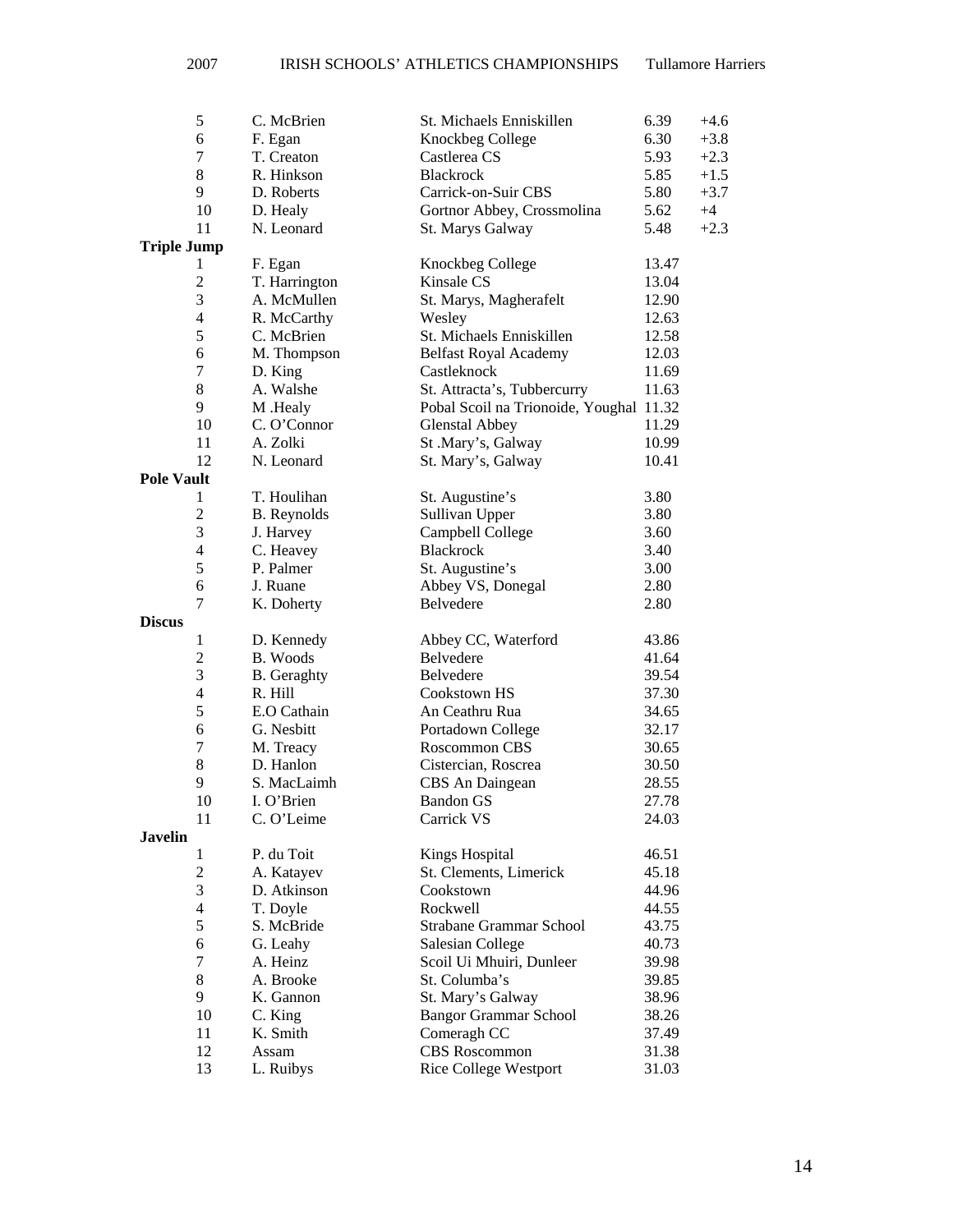### **Shot Putt**

| 1             | D. Kennedy            | Abbey CC. Waterford      | 13.68 |
|---------------|-----------------------|--------------------------|-------|
| 2             | E.O Cathain           | An Ceathru Rua           | 13.09 |
| 3             | L. Ruibys             | Rice College, Waterford  | 12.62 |
| 4             | <b>B.</b> Mc Guinness | St. Peters, Waterford    | 12.48 |
| 5             | B. Woods              | <b>Belvedere</b>         | 12.18 |
| 6             | C.O Leime             | Carrick VS               | 11.63 |
| 7             | <b>B.</b> Geraghty    | <b>Belvedere</b>         | 11.26 |
| 8             | M. Treacy             | Roscommon CBS            | 11.25 |
| 9             | D. O'Riordan          | Midleton College         | 10.28 |
| <b>Hammer</b> |                       |                          |       |
| 1             | G. Kelly              | St. Gerald's, Castlebar  | 54.95 |
| 2             | C. Gardiner           | Boyne, CC                | 47.35 |
| 3             | E. Ryan               | Cistercian, Roscrea      | 45.21 |
| 4             | C. Walsh              | <b>Belvedere</b>         | 45.12 |
| 5             | P. Donovan            | Carrick VS               | 42.73 |
| 6             | D. O'Riordan          | Midleton College         | 39.98 |
| 7             | C. Heapes             | St. Columba's Stranorlar | 38.64 |
| 8             | S. MacLaimh           | CBS. An Daingean         | 36.41 |

### **Intermediate Boys' Shield: Belvedere College**

## **Senior Boys**

| 100m             |                |                       |                        | Wind: | $+2.1$  |
|------------------|----------------|-----------------------|------------------------|-------|---------|
|                  | 1              | C. Russell            | Waterpark              |       | 10.81   |
|                  | $\overline{c}$ | M. Hynes              | St. Fintan's           |       | 10.83   |
|                  | 3              | A. Graham             | Down HS                |       | 11.05   |
|                  | $\overline{4}$ | D. Adams              | Larne GS               |       | 11.08   |
|                  | 5              | J. Holmes             | Kilkenny College       |       | 11.11   |
|                  | 6              | D. O'Shea             | Ard Scoil Ris          |       | 11.34   |
|                  | $\overline{7}$ | C. O'Cathain          | <b>Marist Athlone</b>  |       | 11.44   |
|                  | 8              | S. Tavelle            | St. Gerard's Castlebar |       | 11.87   |
| 200 <sub>m</sub> |                |                       |                        | Wind: | $+3.1$  |
|                  | 1              | M. Hynes              | St. Fintan's           |       | 21.94   |
|                  | $\overline{c}$ | C. Russell            | Waterpark              |       | 22.07   |
|                  | 3              | A. Graham             | Down HS                |       | 22.42   |
|                  | $\overline{4}$ | C. Lynch              | Patrician College      |       | 22.80   |
|                  | 5              | J. Davis              | St.Paul's              |       | 22.94   |
|                  | 6              | P. Hoban              | <b>HRC</b> Mountbellew |       | 25.43   |
| 400m             |                |                       |                        |       |         |
|                  | 1              | C. O'Driscoll-Collins | Ard Scoil Ris Limerick |       | 50.28   |
|                  | $\overline{c}$ | C.Kelly               | Marian                 |       | 50.93   |
|                  | 3              | T. O'Sullivan         | Col an Sp Naoimh       |       | 51.19   |
|                  | $\overline{4}$ | S. Bolger             | Drimnagh Castle        |       | 51.77   |
|                  | 5              | C. O'Connor           | Erne Int.              |       | 52.23   |
|                  | 6              | J. Niblock            | <b>Regent House</b>    |       | 53.52   |
| 800m             |                |                       |                        |       |         |
|                  | 1              | N. Touhy              | Newtown School         |       | 1.53.24 |
|                  | $\overline{2}$ | A. Leighio            | Drimnagh Castle        |       | 1.56.20 |
|                  | 3              | A. Gourley            | Castlereagh CFHE       |       | 1.56.90 |
|                  | $\overline{4}$ | R. Duggan             | St. Brogans Brandon    |       | 1.58.71 |
|                  | 5              | M. McKillop           | <b>BIFHE</b>           |       | 2.00.08 |
|                  | 6              | D. Stewart            | Omagh CFE              |       | 2.01.68 |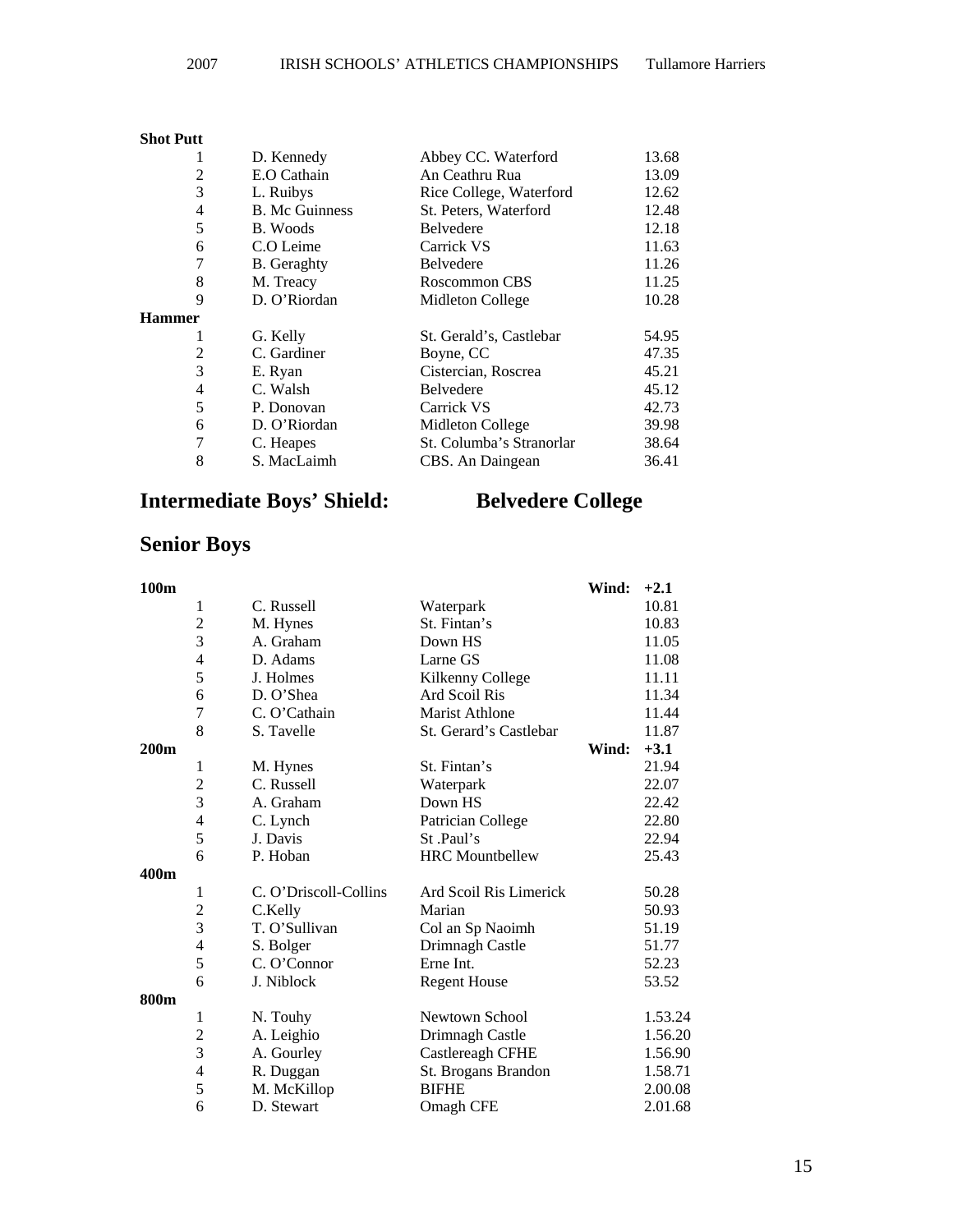|                     | 7                   | P. Breslin                   | Belvedere                                  |       | 2.03.25        |
|---------------------|---------------------|------------------------------|--------------------------------------------|-------|----------------|
|                     | 8                   | S. Brophy                    | St. Gerald's Castlebar                     |       | 2.06.06        |
| 1500m               |                     |                              |                                            |       |                |
|                     | 1                   | D. McCarthy                  | St. Augustine's                            |       | 3.52.27        |
|                     | $\overline{2}$      | J. Coghlan                   | Castleknock                                |       | 3.56.00        |
|                     | 3                   | I. Ward                      | Royal & Prior                              |       | 5.56.54        |
|                     | $\overline{4}$      | J. Neill                     | Bangor G.S.                                |       | 4.02.97        |
|                     | 5                   | R. Faulkner                  | St. Malachy's Belfast                      |       | 4.05.13        |
|                     | 6                   | S. Kelly                     | Col. Choilm                                |       | 4.05.78        |
|                     | 7                   | G. Downey                    | <b>Tramore CBS</b>                         |       | 4.06.16        |
|                     | 8                   | T. Carroll                   | Summerhill, Sligo                          |       | 4.08.60        |
|                     | 9                   | E. Power                     | <b>CBS</b> Portlaoise                      |       | 4.10.67        |
|                     | 10                  | N. McCormack                 | Clonmel HS                                 |       | 4.11.88        |
|                     | 11                  | C. Barrett                   | Carraroe CS                                |       | 4.37.70        |
| 5000m               |                     |                              |                                            |       |                |
|                     | 1                   | D. Rooney                    | <b>Plunkett College</b>                    |       | 15.08.63       |
|                     | $\overline{2}$      | C. Dooney                    | <b>CBS</b> Monkstown                       |       | 15.11.40       |
|                     | 3                   | D. Flynn                     | Coolmine CS                                |       | 15.42.82       |
|                     | $\overline{4}$      | A. Doherty                   | <b>BIFHE</b>                               |       | 15.51.06       |
|                     | 5                   | E. Hamilton                  | St. Malachy's                              |       | 16.02.77       |
|                     | 6                   | F O'hAodha                   | St. Augustine's                            |       | 16.12.77       |
|                     | 7                   | E. Rowan                     | Sligo Grammar                              |       | 16.13.80       |
|                     | 8                   | T. Kelly                     | Summerhill Sligo                           |       | 16.53.90       |
|                     | 9                   | C. Nolan                     | Clonmel HS                                 |       | 18.06.17       |
| 110m Hurdles        |                     |                              |                                            | Wind: | $+2.1$         |
|                     | 1                   | E Hannon                     | Our Lady's Templemore                      |       | 14.87          |
|                     | $\overline{2}$      | C O'Cathain                  | <b>Marist Athlone</b>                      |       | 15.55          |
|                     | 3                   | P. Doherty                   | St. Columba's Stranorlar                   |       | 16.66          |
|                     | $\overline{4}$      | J. Jones                     | Terenure                                   |       | 16.77          |
|                     | 5                   | D. Bowe                      | Ashbourne CS                               |       | 17.32          |
|                     | 6                   | D. Lane                      | Grosvenor GS                               |       | 19.54          |
| <b>400m Hurdles</b> |                     |                              |                                            |       |                |
|                     | 1<br>$\overline{c}$ | J. Fagan                     | St. Kieran's Kilkenny<br><b>CBS</b> Carlow |       | 56.11<br>59.01 |
|                     | 3                   | P. Byrne<br>P. Morrison      | Newry HS                                   |       | 60.79          |
|                     | 4                   | C. Britton                   | Abbey VS                                   |       | 62.81          |
|                     | 2000m Steeplechase  |                              |                                            |       |                |
|                     | 1                   | A McGowan                    | St. Malachy's                              |       | 6.17.87        |
|                     | $\overline{2}$      | E. Corish                    | St. Paul's                                 |       | 6.20.09        |
|                     | 3                   | E. Gallagher                 | St. Malachy's                              |       | 6.28.97        |
|                     | $\overline{4}$      | M .Shalloe                   | St. Augustine's                            |       | 6.47.51        |
|                     | 5                   | C. Ryan                      | Ard Scoil Ris                              |       | 6.49.11        |
|                     | 6                   | L. Coleman                   | <b>St Marks CS</b>                         |       | 7.04.70        |
| 3000m Walk          |                     |                              |                                            |       |                |
|                     | 1                   | L. Campion                   | Belvedere                                  |       | 14.47.14       |
|                     | $\overline{2}$      | D. Power                     | Belvedere                                  |       | 18.51.61       |
| 4x 100 Relay        |                     |                              |                                            |       |                |
|                     | 1                   | <b>Belvedere College</b>     |                                            |       | 44.76          |
|                     | $\overline{c}$      | Grosvenor GS                 |                                            |       | 44.91          |
|                     | 3                   | Ard Scoil Ris Limerick       |                                            |       | 44.93          |
|                     | $\overline{4}$      | Marist College Athlone       |                                            |       | 46.66          |
|                     | 5                   | St. Gerald's Castlebar       |                                            |       | 46.75          |
|                     | 6                   | <b>Bandon Grammar School</b> |                                            |       | 46.77          |

16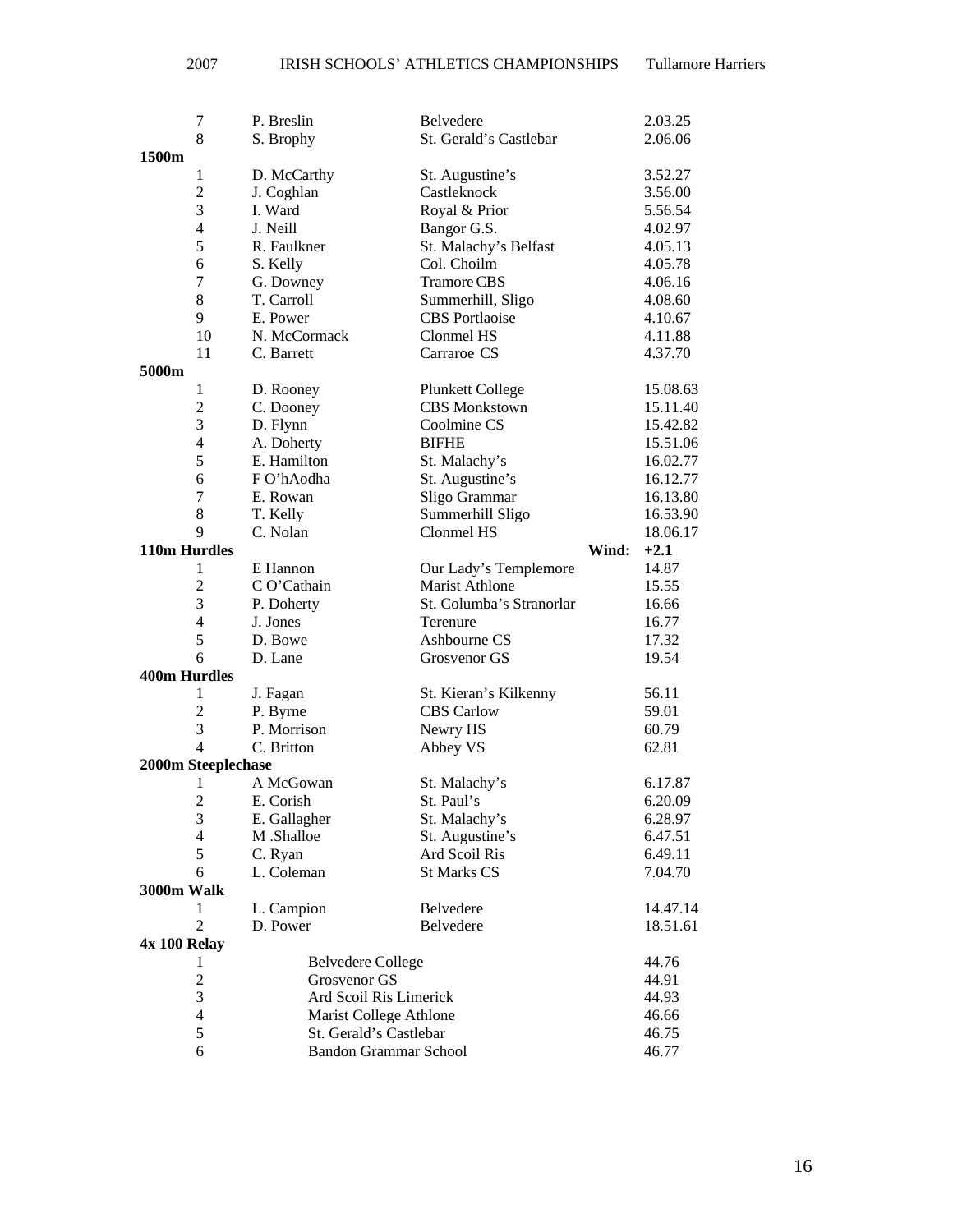### **High Jump**

|                    | 1                        | P. Byrne         | <b>Carlow CBS</b>              | 1.90  |        |
|--------------------|--------------------------|------------------|--------------------------------|-------|--------|
|                    | $\overline{2}$           | B. Pender        | Knockbeg College               | 1.90  |        |
|                    | 3                        | C. Hasley        | Shimna Integrates, Newcastle   | 1.80  |        |
|                    | $\overline{4}$           | C. Shimmon       | Carrickfergus GS               | 1.80  |        |
|                    | 5                        | D. Kennedy       | Pres. Headford                 | 1.75  |        |
|                    | 6                        | <b>B.</b> Reilly | St. Muredach's, Ballina        | 1.65  |        |
|                    | $\tau$                   | I. McNamara      | St. Flannan's, Ennis           | 1.65  |        |
|                    | 8                        | K. Harty         | Dungarvan CBS                  | 1.60  |        |
| <b>Long Jump</b>   |                          |                  |                                |       |        |
|                    | 1                        | E. Hannon        | Our Lady's Templemore          | 7.33  | $+4.6$ |
|                    | $\overline{2}$           | A. Kennedy       | Magherafelt HS                 | 7.11  | $+3.7$ |
|                    | 3                        | D. Quilligan     | Patrician Academy, Mallow      | 6.95  | $+4.8$ |
|                    | $\overline{4}$           | N. Counihan      | St. Enda's, Limerick           | 6.66  | $+2.8$ |
|                    | 5                        | A. Slattery      | Belvedere                      | 6.55  | $+2.2$ |
|                    | 6                        | H. Gill          | <b>Mount Temple</b>            | 6.53  | $+2.1$ |
|                    | $\tau$                   | S. Lutton        | Newry HS                       | 6.06  | $+2.3$ |
|                    | 8                        | <b>B.</b> Reilly | St. Muredach's, Ballina        | 6.02  | $+4$   |
| <b>Triple Jump</b> |                          |                  |                                |       |        |
|                    | 1                        | A. Kennedy       | Magherafelt HS                 | 14.39 |        |
|                    | $\overline{2}$           | N. Counihan      | St. Enda's, Limerick           | 13.94 |        |
|                    | 3                        | D. McArdle       | Grosvenor GS                   | 13.74 |        |
|                    | $\overline{\mathcal{L}}$ | L. Balman        | Ennis CL                       | 12.27 |        |
|                    | 5                        | A. Slattery      | Belvedere                      | 12.27 |        |
|                    | 6                        | L. Townsend      | Castleknock                    | 11.87 |        |
|                    | 7                        | W. Doyle         | Roscommon CBS                  | 11.12 |        |
| <b>Pole Vault</b>  |                          |                  |                                |       |        |
|                    | 1                        | I. Rogers        | <b>DLS</b> Raheny              | 4.30  |        |
|                    | $\overline{2}$           | J. Rodgers       | <b>CBC</b> Monkstown           | 4.10  |        |
|                    | 3                        | M. O'Connor      | <b>CBC</b> Monkstown           | 3.80  |        |
| <b>Discus</b>      |                          |                  |                                |       |        |
|                    | $\mathbf{1}$             | P. Hazler        | <b>Bishopstown CS</b>          | 46.54 |        |
|                    | $\overline{2}$           | D. Clifford      | Intermediate School Killorglin | 45.57 |        |
|                    | 3                        | C. Reynolds      | <b>Belfast Royal Academy</b>   | 41.95 |        |
|                    | $\overline{\mathcal{L}}$ | D. Keys          | Regent House, Newtownards      | 39.27 |        |
|                    | 5                        | L. Mangan        | Belvedere                      | 39.03 |        |
|                    | 6                        | M. O'Reilly      | <b>Bailieboro CS</b>           | 36.67 |        |
|                    | 7                        | S. Schuster      | <b>Blackrock</b>               | 32.67 |        |
|                    | 8                        | N. Lovic         | Belvedere                      | 32.53 |        |
| <b>Javelin</b>     |                          |                  |                                |       |        |
|                    | $\mathbf{1}$             | A. Crawford      | Strabane Grammar School 54.21  |       |        |
|                    | $\overline{2}$           | D. Mullan        | Omagh CFE                      | 53.38 |        |
|                    | 3                        | A. Rice          | <b>Wesley College</b>          | 50.25 |        |
|                    | $\overline{4}$           | P. Burns         | <b>Bandon Grammar School</b>   | 47.84 |        |
|                    | 5                        | C. McLaughlin    | Omagh CBS                      | 46.61 |        |
|                    | 6                        | D. Shine         | Col .Choilm Ballincollig       | 45.34 |        |
|                    | 7                        | L. Balmon        | Ennis CC                       | 40.48 |        |
|                    | 8                        | J. Dolphin       | Blackrock                      | 37.22 |        |
|                    | 9                        | G. Hughes        | St. Gerald's Castlebar         | 35.82 |        |
|                    | 10                       | A. Mezhida       | Roscommon CC                   | 34.42 |        |
|                    | 11                       | C. Collins       | St. Mary's, Galway             | 26.87 |        |
|                    |                          |                  |                                |       |        |

**Shot Putt** 

|  | L.Mangan | Belvedere | 15.34 |
|--|----------|-----------|-------|
|--|----------|-----------|-------|